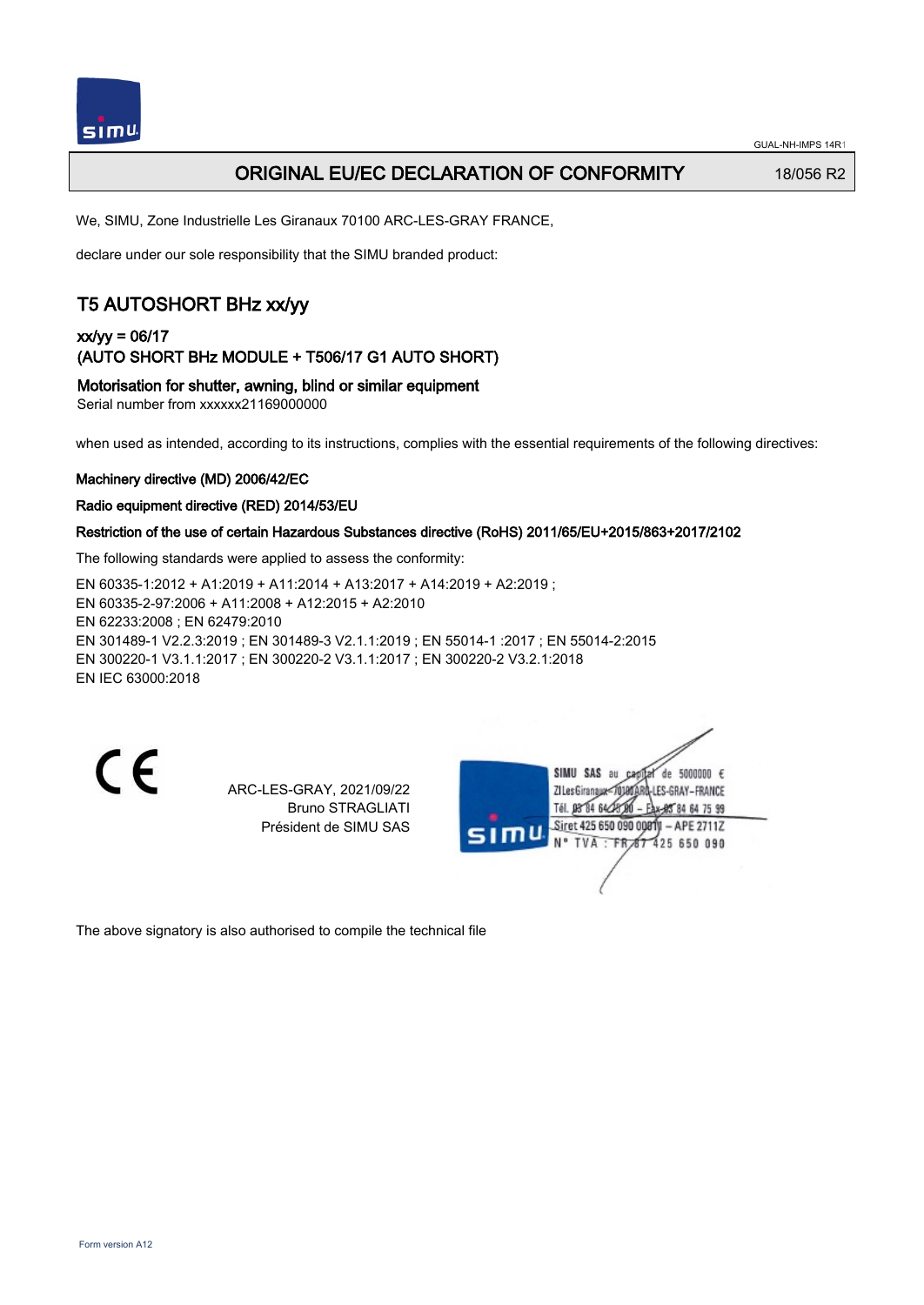

## ORIGINAL EU/EC DECLARATION OF CONFORMITY DECLARATION EU/CE DE CONFORMITE ORIGINALE

18/056 R2

We, SIMU, Zone Industrielle Les Giranaux 70100 ARC-LES-GRAY FRANCE, Nous,

declare under our sole responsibility that the SIMU branded product: declarons sous notre seule responsabilité que le produit de marque SIMU

# T5 AUTOSHORT BHz xx/yy

### xx/yy = 06/17 (AUTO SHORT BHz MODULE + T506/17 G1 AUTO SHORT)

Motorisation for shutter, awning, blind or similar equipment

Motorisation de volet, store, rideau ou équipement similaire

Serial number from xxxxxx21169000000 Numéro de série à partir de

when used as intended, according to its instructions, complies with the essential requirements of the following directives: utilisé, selon l'usage prévu, comme décrit dans son manuel d'utilisation, est conforme aux exigences essentielles des directives suivantes

#### Machinery directive (MD) 2006/42/EC

Directive Machine 2006/42/EC

#### Radio equipment directive (RED) 2014/53/EU

Directive sur les équipements radio 2014/53/EU

### Restriction of the use of certain Hazardous Substances directive (RoHS) 2011/65/EU+2015/863+2017/2102

Directive RoHS 2011/65/EU+2015/863+2017/2102

The following standards were applied to assess the conformity: Les normes de référence suivantes ont été appliquées pour évaluer la conformité

EN 60335‑1:2012 + A1:2019 + A11:2014 + A13:2017 + A14:2019 + A2:2019 ; EN 60335‑2‑97:2006 + A11:2008 + A12:2015 + A2:2010 EN 62233:2008 ; EN 62479:2010 EN 301489‑1 V2.2.3:2019 ; EN 301489‑3 V2.1.1:2019 ; EN 55014‑1 :2017 ; EN 55014‑2:2015 EN 300220‑1 V3.1.1:2017 ; EN 300220‑2 V3.1.1:2017 ; EN 300220‑2 V3.2.1:2018 EN IEC 63000:2018

C E

ARC-LES-GRAY, 2021/09/22 Bruno STRAGLIATI Président de SIMU SAS

de 5000000  $\epsilon$ SIMU SAS au ZI Les Giranaux<sup>2</sup> ES-GRAY-FRANCE Tél. 08 84 64 2 64 75 99 Siret 425 650 090 00811  $-$  APF 27117 125 650 090

The above signatory is also authorised to compile the technical file

La personne signataire ci-dessus est aussi celle autorisée à constituer le dossier technique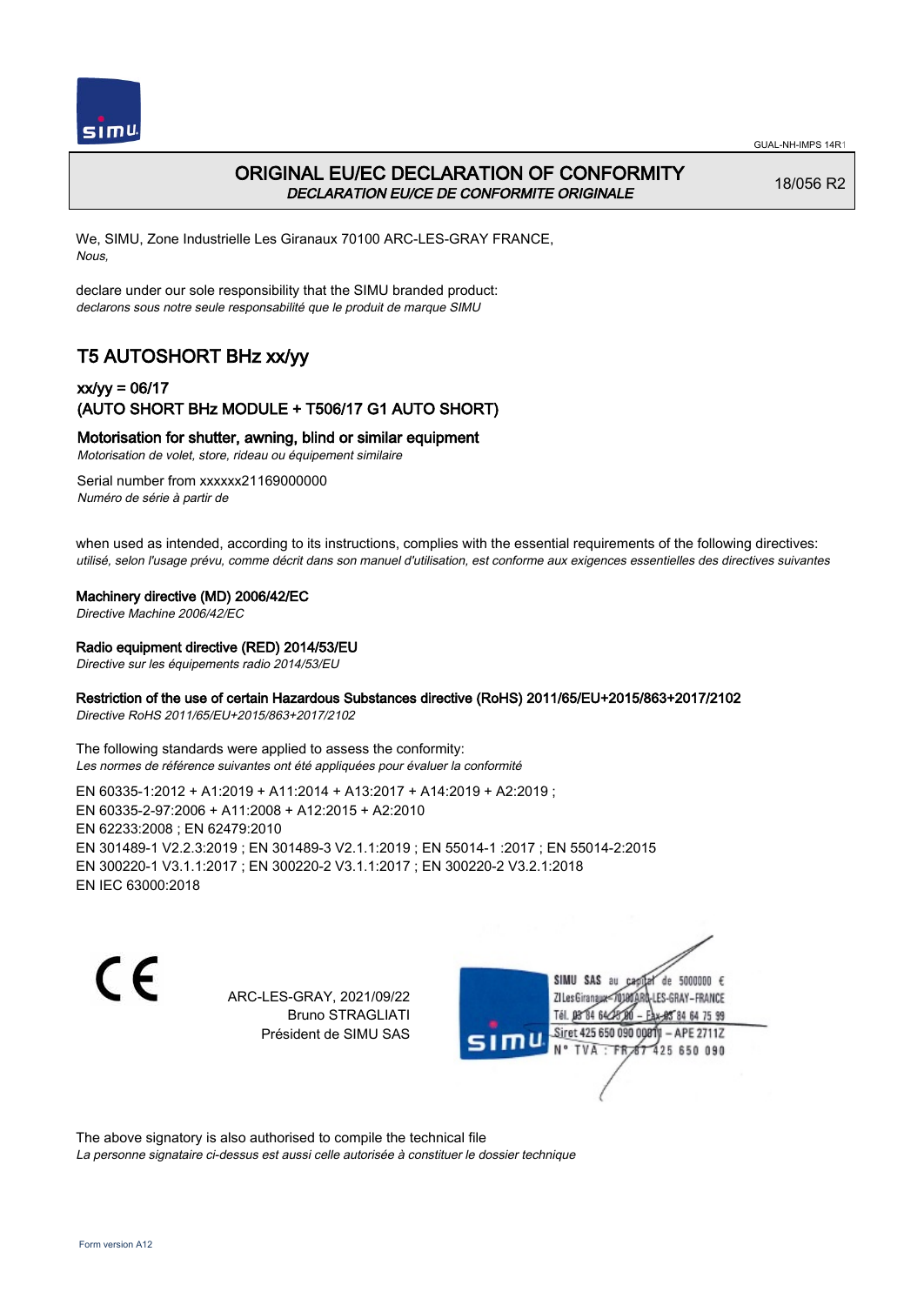



### ORIGINAL EU/EC DECLARATION OF CONFORMITY ORIGINAL EU/EG-KONFORMITÄTSERKLÄRUNG

18/056 R2

We, SIMU, Zone Industrielle Les Giranaux 70100 ARC-LES-GRAY FRANCE, Wir,

declare under our sole responsibility that the SIMU branded product: erklären unter unserer alleinigen Verantwortung, dass das mit der Marke SIMU versehene Produkt

## T5 AUTOSHORT BHz xx/yy

### xx/yy = 06/17 (AUTO SHORT BHz MODULE + T506/17 G1 AUTO SHORT)

### Motorisation for shutter, awning, blind or similar equipment

Motorisierung für Abschlüsse or ähnliche Ausrüstung

Serial number from xxxxxx21169000000 Seriennummer ab

when used as intended, according to its instructions, complies with the essential requirements of the following directives: den einschlägigen Bestimmungen der folgenden Richtlinien entspricht, wenn es nach den Anweisungen des Herstellers bestimmungsgemäß verwendet wird

#### Machinery directive (MD) 2006/42/EC

Maschinenrichtlinie 2006/42/EC

#### Radio equipment directive (RED) 2014/53/EU

Funkanlagen-Richtlinie 2014/53/EU

#### Restriction of the use of certain Hazardous Substances directive (RoHS) 2011/65/EU+2015/863+2017/2102

RoHS-Richtlinie 2011/65/EU+2015/863+2017/2102

The following standards were applied to assess the conformity: Die Konformität wird durch die Einhaltung folgender Normen nachgewiesen

EN 60335‑1:2012 + A1:2019 + A11:2014 + A13:2017 + A14:2019 + A2:2019 ; EN 60335‑2‑97:2006 + A11:2008 + A12:2015 + A2:2010 EN 62233:2008 ; EN 62479:2010 EN 301489‑1 V2.2.3:2019 ; EN 301489‑3 V2.1.1:2019 ; EN 55014‑1 :2017 ; EN 55014‑2:2015 EN 300220‑1 V3.1.1:2017 ; EN 300220‑2 V3.1.1:2017 ; EN 300220‑2 V3.2.1:2018 EN IEC 63000:2018

C F

ARC-LES-GRAY, 2021/09/22 Bruno STRAGLIATI Président de SIMU SAS

de 5000000  $\epsilon$ SIMU SAS au ZI Les Giranauxe LES-GRAY-FRANCE Tél. 08 84 64 24 95 84 64 75 99 Siret 425 650 090 00811 - APE 2711Z  $TVA$ : FRAT 425 650 090

The above signatory is also authorised to compile the technical file

Die oben genannte Person ist auch bevollmächtigt, die relevanten technischen Unterlagen zusammenzustellen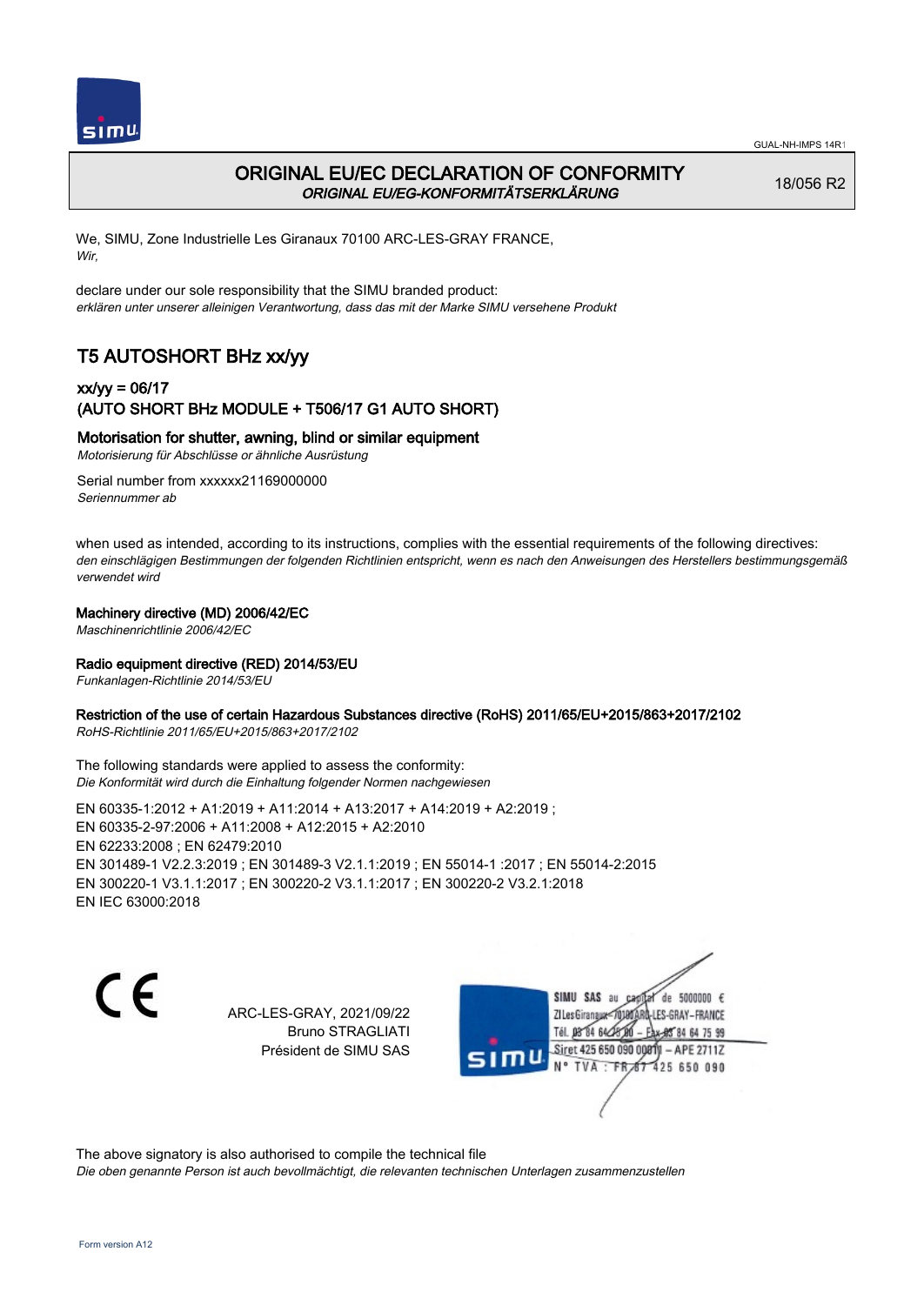



## ORIGINAL EU/EC DECLARATION OF CONFORMITY DECLARACIÓN UE/CE DE CONFORMIDAD ORIGINAL

18/056 R2

We, SIMU, Zone Industrielle Les Giranaux 70100 ARC-LES-GRAY FRANCE, Nosotros,

declare under our sole responsibility that the SIMU branded product: declaramos bajo nuestra única responsabilidad, que los productos de la marca SIMU

## T5 AUTOSHORT BHz xx/yy

### xx/yy = 06/17 (AUTO SHORT BHz MODULE + T506/17 G1 AUTO SHORT)

### Motorisation for shutter, awning, blind or similar equipment

Motorización de persiana, toldo, cortina o equipos similares

Serial number from xxxxxx21169000000 número de serie a partir de

when used as intended, according to its instructions, complies with the essential requirements of the following directives: cuando se utilizan según el uso previsto, de conformidad con sus instrucciones, cumplen con los requisitos esenciales de las siguientes directivas

#### Machinery directive (MD) 2006/42/EC

Directiva "Máquinas" 2006/42/EC

#### Radio equipment directive (RED) 2014/53/EU

Directiva equipos radioeléctricos 2014/53/EU

#### Restriction of the use of certain Hazardous Substances directive (RoHS) 2011/65/EU+2015/863+2017/2102

Directiva RoHS 2011/65/EU+2015/863+2017/2102

The following standards were applied to assess the conformity: Las siguientes normas de referencia han sido aplicadas para evaluar la conformidad

EN 60335‑1:2012 + A1:2019 + A11:2014 + A13:2017 + A14:2019 + A2:2019 ; EN 60335‑2‑97:2006 + A11:2008 + A12:2015 + A2:2010 EN 62233:2008 ; EN 62479:2010 EN 301489‑1 V2.2.3:2019 ; EN 301489‑3 V2.1.1:2019 ; EN 55014‑1 :2017 ; EN 55014‑2:2015 EN 300220‑1 V3.1.1:2017 ; EN 300220‑2 V3.1.1:2017 ; EN 300220‑2 V3.2.1:2018 EN IEC 63000:2018

C E

ARC-LES-GRAY, 2021/09/22 Bruno STRAGLIATI Président de SIMU SAS

de 5000000  $\epsilon$ SIMU SAS au ZI Les Giranaux< LES-GRAY-FRANCE Tél. 08 84 64 24 95 84 64 75 99 Siret 425 650 090 00811 - APE 2711Z TVA: FR 67 425 650 090

The above signatory is also authorised to compile the technical file el firmante, anteriormente mencionado tambien esta facultado para elaborar el expediente tecnico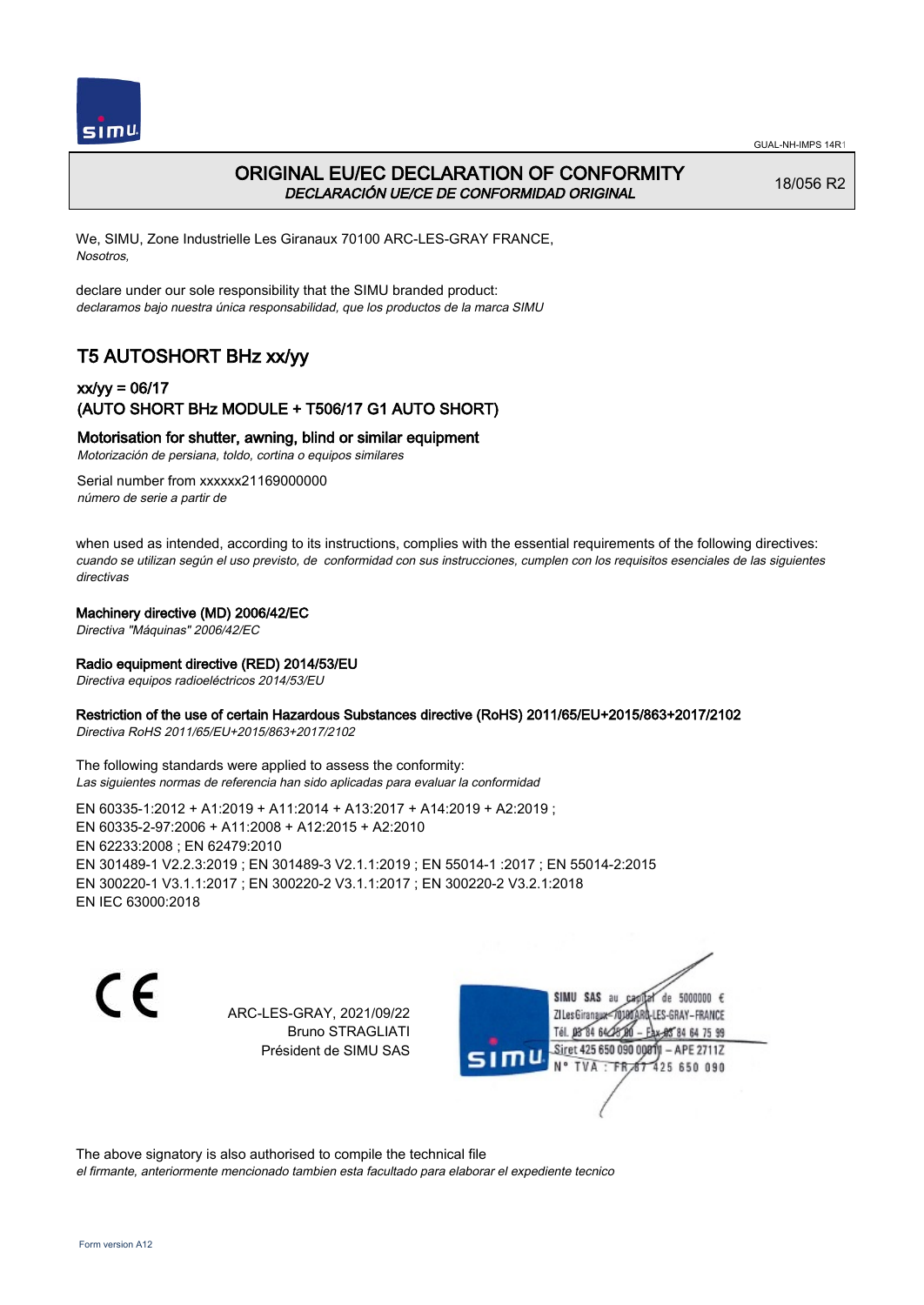

## ORIGINAL EU/EC DECLARATION OF CONFORMITY DICHIARAZIONE DI CONFORMITÀ UE/CE ORIGINALE

18/056 R2

We, SIMU, Zone Industrielle Les Giranaux 70100 ARC-LES-GRAY FRANCE, Noi,

declare under our sole responsibility that the SIMU branded product: dichiariamo sotto la nostra esclusiva responsabilità che l'appareccho di marca SIMU

# T5 AUTOSHORT BHz xx/yy

### xx/yy = 06/17 (AUTO SHORT BHz MODULE + T506/17 G1 AUTO SHORT)

#### Motorisation for shutter, awning, blind or similar equipment

Motorizzazione di tapparella, persiana, tenda o apparecchiatura similare

Serial number from xxxxxx21169000000 Numero di serie a partire da

when used as intended, according to its instructions, complies with the essential requirements of the following directives: se utilizzato secondo l'uso previsto, come descritto nel suo manuale d'istruzioni, è conforme ai requisiti essenziali delle seguenti Direttive

#### Machinery directive (MD) 2006/42/EC

Direttiva Macchine 2006/42/EC

#### Radio equipment directive (RED) 2014/53/EU

Direttiva apparecchiature radio 2014/53/EU

### Restriction of the use of certain Hazardous Substances directive (RoHS) 2011/65/EU+2015/863+2017/2102

Direttiva RoHS 2011/65/EU+2015/863+2017/2102

The following standards were applied to assess the conformity: I seguenti standard di riferimento sono stati applicati per ottenere la conformità

EN 60335‑1:2012 + A1:2019 + A11:2014 + A13:2017 + A14:2019 + A2:2019 ; EN 60335‑2‑97:2006 + A11:2008 + A12:2015 + A2:2010 EN 62233:2008 ; EN 62479:2010 EN 301489‑1 V2.2.3:2019 ; EN 301489‑3 V2.1.1:2019 ; EN 55014‑1 :2017 ; EN 55014‑2:2015 EN 300220‑1 V3.1.1:2017 ; EN 300220‑2 V3.1.1:2017 ; EN 300220‑2 V3.2.1:2018 EN IEC 63000:2018

C E

ARC-LES-GRAY, 2021/09/22 Bruno STRAGLIATI Président de SIMU SAS

de 5000000  $\epsilon$ SIMU SAS au ZI Les Giranaux< ES-GRAY-FRANCE Tél. 08 84 64 2 64 75 99 Siret 425 650 090 00811  $-$  APF 27117 125 650 090

The above signatory is also authorised to compile the technical file Il firmatario è inoltre autorizzato a costituire il fascicolo tecnico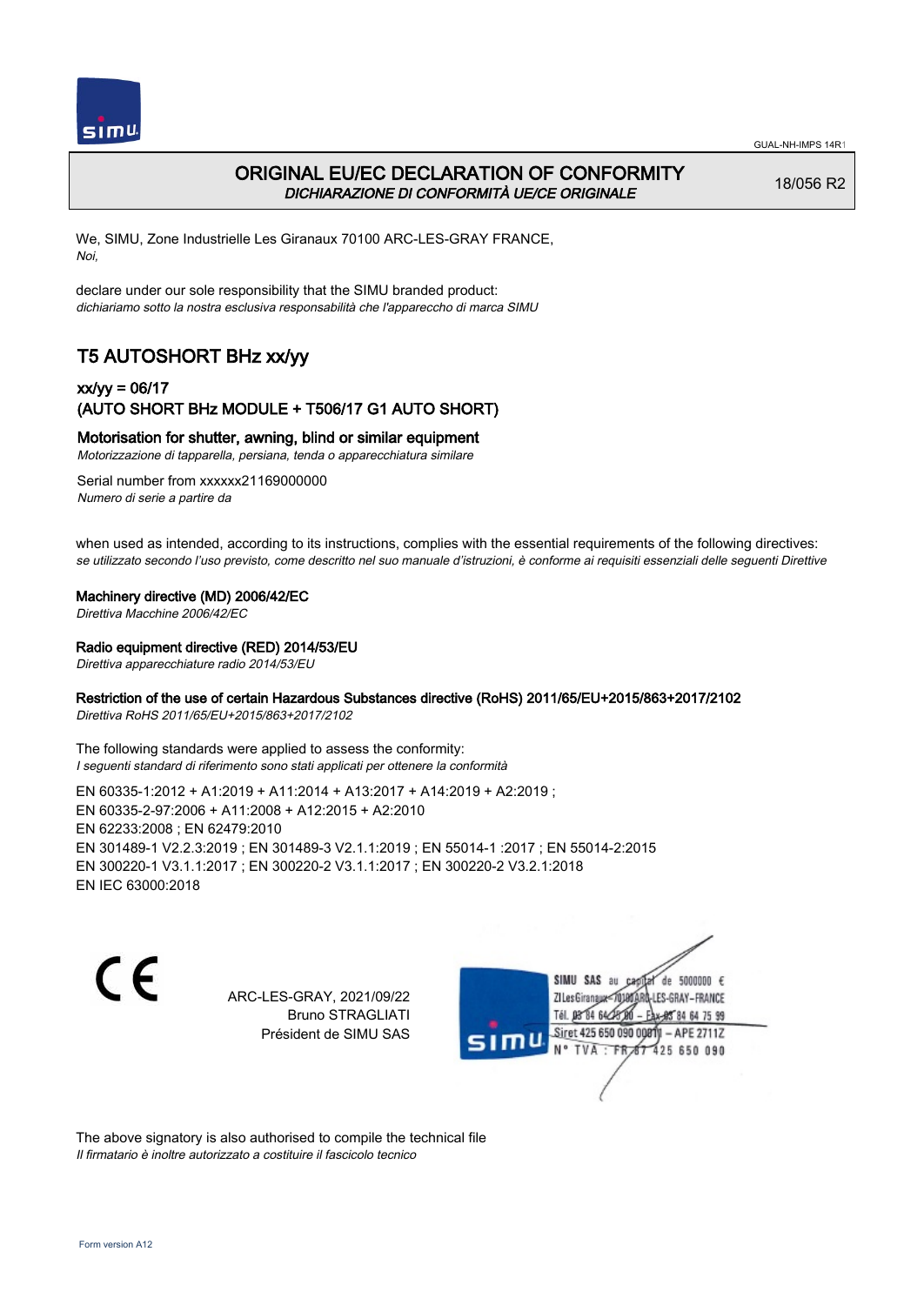



## ORIGINAL EU/EC DECLARATION OF CONFORMITY ОРИГИНАЛНА EU/EC ДЕКЛАРАЦИЯ ЗА СЪОТВЕТСТВИЕ

18/056 R2

We, SIMU, Zone Industrielle Les Giranaux 70100 ARC-LES-GRAY FRANCE, Ние,

declare under our sole responsibility that the SIMU branded product: декларираме на своя лична отговорност, че продукт с търговска марка SIMU

## T5 AUTOSHORT BHz xx/yy

### xx/yy = 06/17 (AUTO SHORT BHz MODULE + T506/17 G1 AUTO SHORT)

#### Motorisation for shutter, awning, blind or similar equipment

Моторизация за ролетни щори, сенници или други подобни засенчващи изделия

Serial number from xxxxxx21169000000 сериен номер от

when used as intended, according to its instructions, complies with the essential requirements of the following directives: когато се използва съобразно предназначението си и в съответствие с инструкциите е в съответствие с основните изисквания на следните директиви

#### Machinery directive (MD) 2006/42/EC

Машинна директива 2006/42/EC

#### Radio equipment directive (RED) 2014/53/EU

Директива за радио оборудване 2014/53/EU

#### Restriction of the use of certain Hazardous Substances directive (RoHS) 2011/65/EU+2015/863+2017/2102

RoHS Директива относно ограничението на употребата на определени опасни вещества в електрическото и електронното оборудване 2011/65/EU+2015/863+2017/2102

The following standards were applied to assess the conformity: Следните референтни стандарти са приложени за оценяване на съответствието

EN 60335‑1:2012 + A1:2019 + A11:2014 + A13:2017 + A14:2019 + A2:2019 ; EN 60335‑2‑97:2006 + A11:2008 + A12:2015 + A2:2010 EN 62233:2008 ; EN 62479:2010 EN 301489‑1 V2.2.3:2019 ; EN 301489‑3 V2.1.1:2019 ; EN 55014‑1 :2017 ; EN 55014‑2:2015 EN 300220‑1 V3.1.1:2017 ; EN 300220‑2 V3.1.1:2017 ; EN 300220‑2 V3.2.1:2018 EN IEC 63000:2018

CE

ARC-LES-GRAY, 2021/09/22 Bruno STRAGLIATI Président de SIMU SAS



The above signatory is also authorised to compile the technical file Гоеподписващия също е упълномощен да съставя техническо досие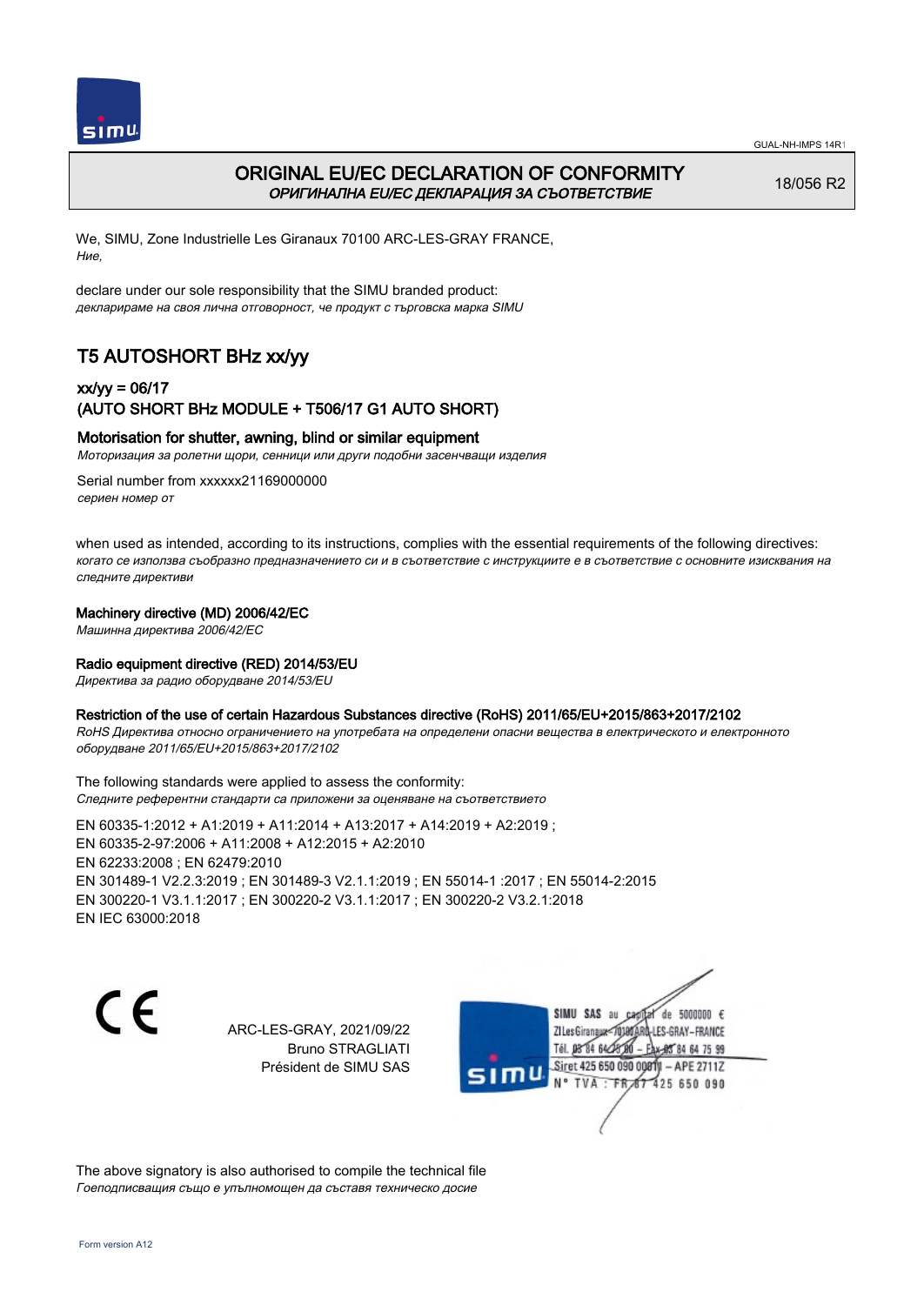

## ORIGINAL EU/EC DECLARATION OF CONFORMITY ORIGINÁLNÍ EU/ES PROHLÁŠENÍ O SHODĚ

18/056 R2

We, SIMU, Zone Industrielle Les Giranaux 70100 ARC-LES-GRAY FRANCE, My,

declare under our sole responsibility that the SIMU branded product: prohlašujeme na svou výlučnou odpovědnost, že výrobek značky SIMU

# T5 AUTOSHORT BHz xx/yy

### xx/yy = 06/17 (AUTO SHORT BHz MODULE + T506/17 G1 AUTO SHORT)

### Motorisation for shutter, awning, blind or similar equipment

Pohon pro rolety, markýzy, clony nebo podobná zařízení

Serial number from xxxxxx21169000000 Sériové číslo od

when used as intended, according to its instructions, complies with the essential requirements of the following directives: pokud je používán v souladu s účelem použití a s návodem, splňuje základní požadavky těchto směrnic

#### Machinery directive (MD) 2006/42/EC

Směrnice o strojních zařízeních 2006/42/EC

#### Radio equipment directive (RED) 2014/53/EU

Směrnice o dodávání rádiových zařízení na trh 2014/53/EU

#### Restriction of the use of certain Hazardous Substances directive (RoHS) 2011/65/EU+2015/863+2017/2102

Směrnice o omezení používání některých nebezpečných látek v elektrických a elektronických zařízeních 2011/65/EU+2015/863+2017/2102

The following standards were applied to assess the conformity: Pro posouzení shody byly použity následující normy

EN 60335‑1:2012 + A1:2019 + A11:2014 + A13:2017 + A14:2019 + A2:2019 ; EN 60335‑2‑97:2006 + A11:2008 + A12:2015 + A2:2010 EN 62233:2008 ; EN 62479:2010 EN 301489‑1 V2.2.3:2019 ; EN 301489‑3 V2.1.1:2019 ; EN 55014‑1 :2017 ; EN 55014‑2:2015 EN 300220‑1 V3.1.1:2017 ; EN 300220‑2 V3.1.1:2017 ; EN 300220‑2 V3.2.1:2018 EN IEC 63000:2018

C E

ARC-LES-GRAY, 2021/09/22 Bruno STRAGLIATI Président de SIMU SAS

de 5000000  $\epsilon$ SIMU SAS au ZI Les Giranaux</r0 ES-GRAY-FRANCE Tél. 08 R4 64 2 64 75 99 Siret 425 650 090 00811  $-$  APF 27117 125 650 090

The above signatory is also authorised to compile the technical file Výše uvedená osoba je také osoba pověřená sestavením technické dokumentace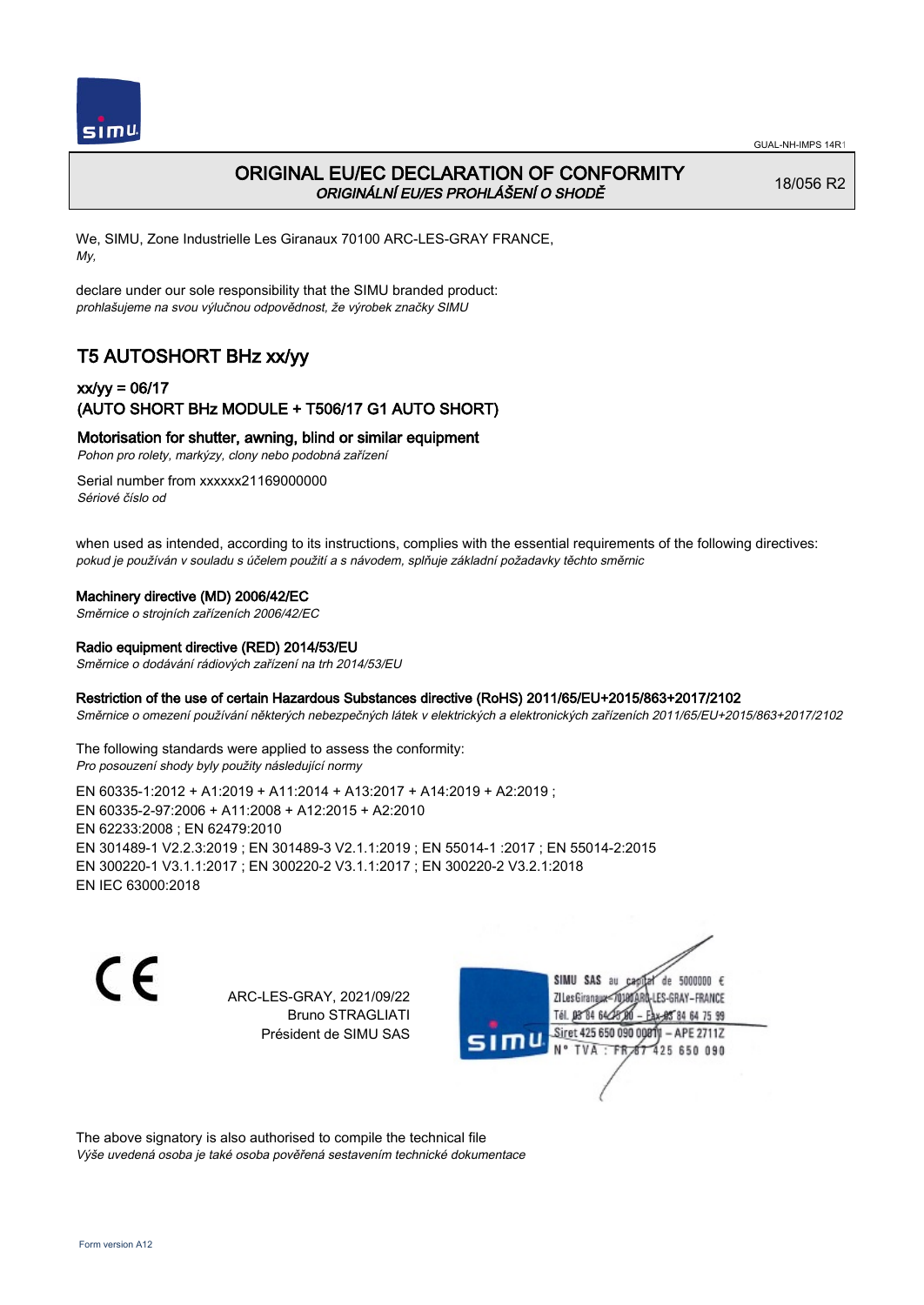

### ORIGINAL EU/EC DECLARATION OF CONFORMITY ORIGINAL EU/EF-OVERENSSTEMMELSESERKLÆRING

18/056 R2

We, SIMU, Zone Industrielle Les Giranaux 70100 ARC-LES-GRAY FRANCE, Vi,

declare under our sole responsibility that the SIMU branded product: erklærer som eneansvarlige, at SIMU mærkede produkter

# T5 AUTOSHORT BHz xx/yy

### xx/yy = 06/17 (AUTO SHORT BHz MODULE + T506/17 G1 AUTO SHORT)

### Motorisation for shutter, awning, blind or similar equipment

Motorisering af gitre, markiser, persienner eller lign. udstyr

Serial number from xxxxxx21169000000 serienummer fra

when used as intended, according to its instructions, complies with the essential requirements of the following directives: når det anvendes efter hensigten, efter dennes instrukser, overholder kravene i følgende direktiver

#### Machinery directive (MD) 2006/42/EC

Maskindirektivet 2006/42/EC

Radio equipment directive (RED) 2014/53/EU

Radioudstyrsdirektivet 2014/53/EU

### Restriction of the use of certain Hazardous Substances directive (RoHS) 2011/65/EU+2015/863+2017/2102

RoHS direktiv 2011/65/EU+2015/863+2017/2102

The following standards were applied to assess the conformity: Referencestandarderne der følger blev anvendt til at vurdere overholdelsen

EN 60335‑1:2012 + A1:2019 + A11:2014 + A13:2017 + A14:2019 + A2:2019 ; EN 60335‑2‑97:2006 + A11:2008 + A12:2015 + A2:2010 EN 62233:2008 ; EN 62479:2010 EN 301489‑1 V2.2.3:2019 ; EN 301489‑3 V2.1.1:2019 ; EN 55014‑1 :2017 ; EN 55014‑2:2015 EN 300220‑1 V3.1.1:2017 ; EN 300220‑2 V3.1.1:2017 ; EN 300220‑2 V3.2.1:2018 EN IEC 63000:2018

C E

ARC-LES-GRAY, 2021/09/22 Bruno STRAGLIATI Président de SIMU SAS

de 5000000  $\epsilon$ SIMU SAS au ZI Les Giranaux< LES-GRAY-FRANCE Tél. 08 84 64 2 64 75 99 Siret 425 650 090 00811  $-$  APF 27117 125 650 090

The above signatory is also authorised to compile the technical file Personen nævnt ovenfor er også godkendt til at udarbejde det tekniske dossier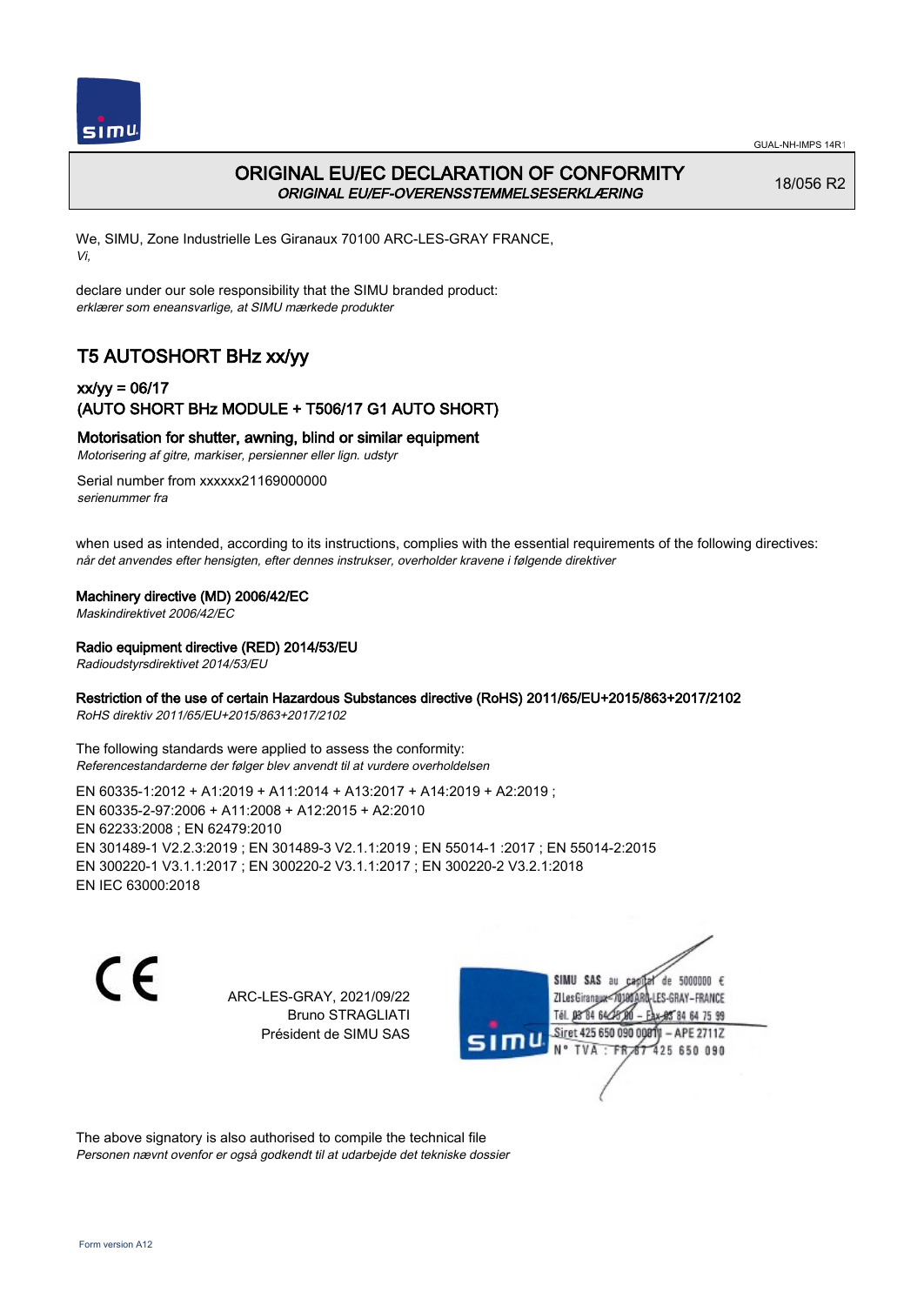

## ORIGINAL EU/EC DECLARATION OF CONFORMITY EL/EK VASTAVUSDEKLARATSIOON

18/056 R2

We, SIMU, Zone Industrielle Les Giranaux 70100 ARC-LES-GRAY FRANCE, Meie,

declare under our sole responsibility that the SIMU branded product: kinnitame kogu vastutusega, et SIMU kaubamärgiga tooted

# T5 AUTOSHORT BHz xx/yy

### xx/yy = 06/17 (AUTO SHORT BHz MODULE + T506/17 G1 AUTO SHORT)

### Motorisation for shutter, awning, blind or similar equipment

Aknaluukide, varikatuste, aknakardinate või sarnaste seadmete motoriseerimine

Serial number from xxxxxx21169000000 Seerianumber alates

when used as intended, according to its instructions, complies with the essential requirements of the following directives: kui kasutatakse eesmärgipäraselt ja juhiste kohaselt, vastavad käesoleva direktiivi põhinõuetele

#### Machinery directive (MD) 2006/42/EC

Masinate direktiiv 2006/42/EC

#### Radio equipment directive (RED) 2014/53/EU

Direktiiv raadioseadmete turul kättesaadavuse kohta 2014/53/EU

#### Restriction of the use of certain Hazardous Substances directive (RoHS) 2011/65/EU+2015/863+2017/2102

RoHs direktiiv ohtlike ainete kasutamise piirangute kohta elektri- ja elektroonikaseadmetes 2011/65/EU+2015/863+2017/2102

The following standards were applied to assess the conformity: Vastavusdeklaratsiooni hindamiseks kasutatakse järgmisi standardeid

EN 60335‑1:2012 + A1:2019 + A11:2014 + A13:2017 + A14:2019 + A2:2019 ; EN 60335‑2‑97:2006 + A11:2008 + A12:2015 + A2:2010 EN 62233:2008 ; EN 62479:2010 EN 301489‑1 V2.2.3:2019 ; EN 301489‑3 V2.1.1:2019 ; EN 55014‑1 :2017 ; EN 55014‑2:2015 EN 300220‑1 V3.1.1:2017 ; EN 300220‑2 V3.1.1:2017 ; EN 300220‑2 V3.2.1:2018 EN IEC 63000:2018

C E

ARC-LES-GRAY, 2021/09/22 Bruno STRAGLIATI Président de SIMU SAS

de 5000000  $\epsilon$ SIMU SAS au ZI Les Giranaux<sup>2</sup> ES-GRAY-FRANCE Tél. 08 84 64 2 64 75 99 Siret 425 650 090 00811  $-$  APF 27117 125 650 090

The above signatory is also authorised to compile the technical file Eelpool nimetatud isik on volitatud koostama tehnilist dokumentatsiooni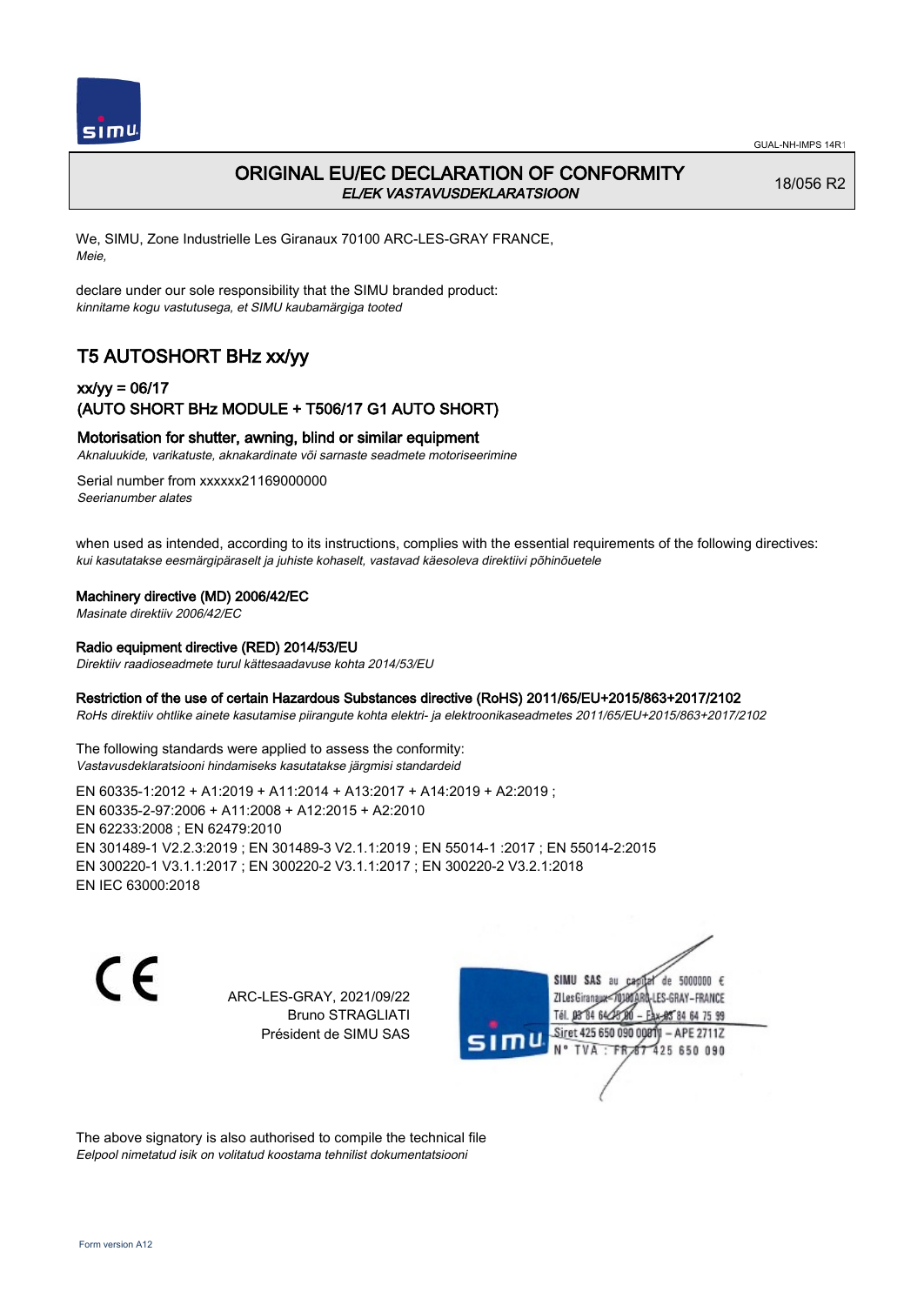

## ORIGINAL EU/EC DECLARATION OF CONFORMITY ALKUPERÄISET EU/EY-VAATIMUSTENMUKAISUUSVAKUUTUS

18/056 R2

We, SIMU, Zone Industrielle Les Giranaux 70100 ARC-LES-GRAY FRANCE, Me,

declare under our sole responsibility that the SIMU branded product: vakuutamme omalla vastuullamme, että SIMU merkkituote

# T5 AUTOSHORT BHz xx/yy

### xx/yy = 06/17 (AUTO SHORT BHz MODULE + T506/17 G1 AUTO SHORT)

Motorisation for shutter, awning, blind or similar equipment

Sälerullainten, markiisien, kaihtimien tai vastaavien motorisointi

Serial number from xxxxxx21169000000 sarianumerot

when used as intended, according to its instructions, complies with the essential requirements of the following directives: kun käytettynä oikein ja sen ohjeiden mukaan, noudattaa seuraavien direktiivien olennaisia vaatimuksia

#### Machinery directive (MD) 2006/42/EC

Konedirektiivin 2006/42/EC

#### Radio equipment directive (RED) 2014/53/EU

Radiolaitteiden direktiivin 2014/53/EU

#### Restriction of the use of certain Hazardous Substances directive (RoHS) 2011/65/EU+2015/863+2017/2102

RoHS direktiivin 2011/65/EU+2015/863+2017/2102

The following standards were applied to assess the conformity: Seuraavia viitestandardeja sovellettiin vaatimustenmukaisuusvakuutusta arvioitaessa

EN 60335‑1:2012 + A1:2019 + A11:2014 + A13:2017 + A14:2019 + A2:2019 ; EN 60335‑2‑97:2006 + A11:2008 + A12:2015 + A2:2010 EN 62233:2008 ; EN 62479:2010 EN 301489‑1 V2.2.3:2019 ; EN 301489‑3 V2.1.1:2019 ; EN 55014‑1 :2017 ; EN 55014‑2:2015 EN 300220‑1 V3.1.1:2017 ; EN 300220‑2 V3.1.1:2017 ; EN 300220‑2 V3.2.1:2018 EN IEC 63000:2018

C E

ARC-LES-GRAY, 2021/09/22 Bruno STRAGLIATI Président de SIMU SAS

de 5000000  $\epsilon$ SIMU SAS au ZI Les Giranaux< ES-GRAY-FRANCE Tél. 08 84 64 2 64 75 99 Siret 425 650 090 00811  $-$  APF 27117 125 650 090

The above signatory is also authorised to compile the technical file Yllä allekirjoittaja on myös valtuutettu kokoamaan teknisten tiedostojen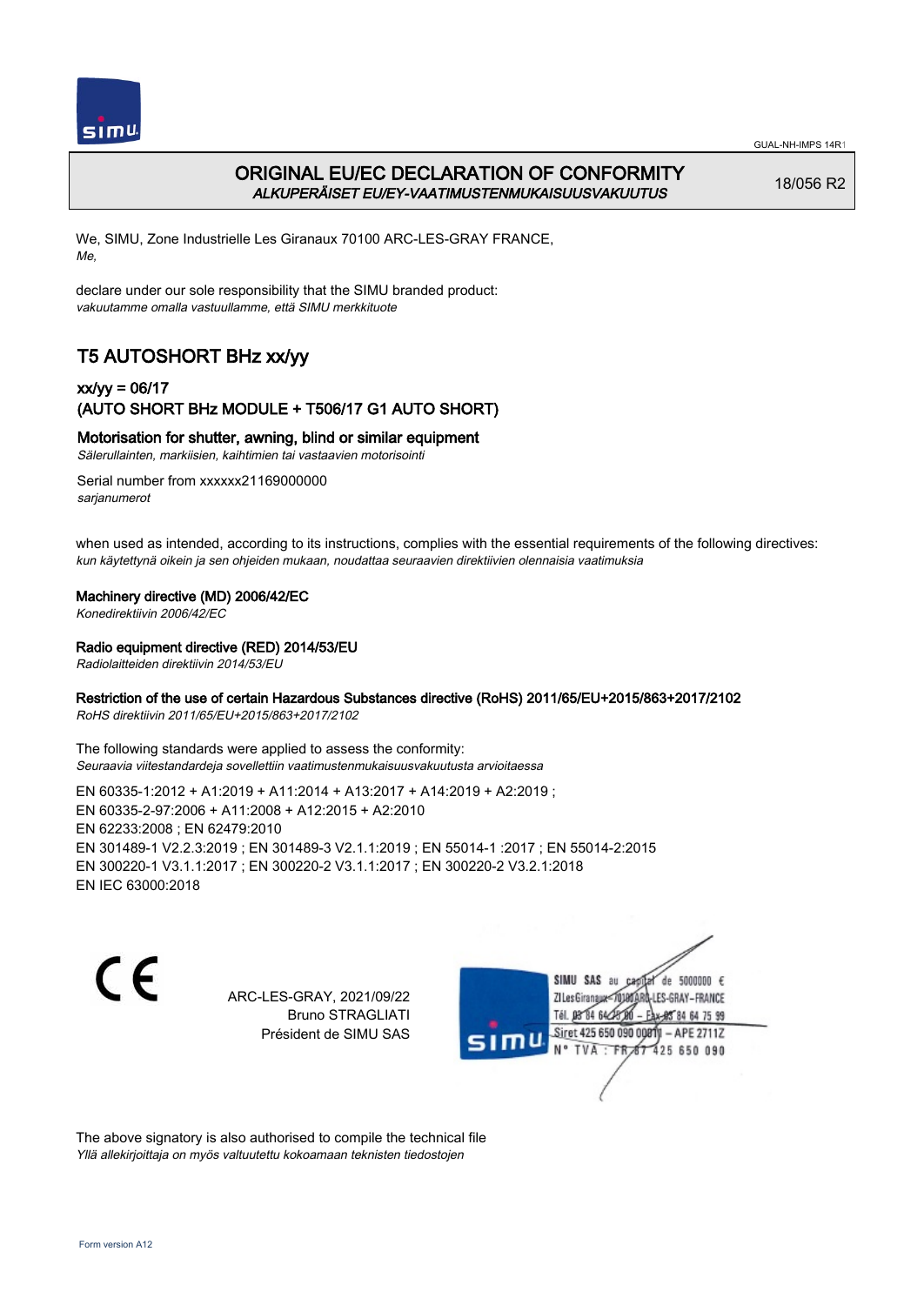



## ORIGINAL EU/EC DECLARATION OF CONFORMITY ΠΡΩΤΟΤΥΠΟ ΔΗΛΩΣΗ ΣΥΜΜΟΡΦΩΣΗΣ ΕΕ/EK

18/056 R2

We, SIMU, Zone Industrielle Les Giranaux 70100 ARC-LES-GRAY FRANCE, εμείς,

declare under our sole responsibility that the SIMU branded product: Δηλώνουμε αναλαμβάνοντας την αποκλειστική ευθύνη ότι το επώνυμο προϊόν SIMU

## T5 AUTOSHORT BHz xx/yy

### xx/yy = 06/17 (AUTO SHORT BHz MODULE + T506/17 G1 AUTO SHORT)

Motorisation for shutter, awning, blind or similar equipment

Μηχανοκίνηση για ρολα,τέντες,στόρια ή παρόμοιο εξοπλισμό

Serial number from xxxxxx21169000000 σειριακό αριθμό από

when used as intended, according to its instructions, complies with the essential requirements of the following directives: όταν χρησιμοποιείται όπως έχει προβλεφθεί, σύμφωνα με τις οδηγίες του, συμφωνεί με τις βασικές απαιτήσεις των ακόλουθων οδηγιών

#### Machinery directive (MD) 2006/42/EC

Οδηγία περι μηχανικού εξοπλισμού 2006/42/EC

Radio equipment directive (RED) 2014/53/EU

Οδηγία ραδιοεξοπλισμού 2014/53/EU

#### Restriction of the use of certain Hazardous Substances directive (RoHS) 2011/65/EU+2015/863+2017/2102

Οδηγίας RoHS 2011/65/EU+2015/863+2017/2102

The following standards were applied to assess the conformity: Τα πρότυπα αναφοράς που ακολουθούν εφαρμόστηκαν με σκοπό την αξιολόγηση της συμμόρφωσης

EN 60335‑1:2012 + A1:2019 + A11:2014 + A13:2017 + A14:2019 + A2:2019 ; EN 60335‑2‑97:2006 + A11:2008 + A12:2015 + A2:2010 EN 62233:2008 ; EN 62479:2010 EN 301489‑1 V2.2.3:2019 ; EN 301489‑3 V2.1.1:2019 ; EN 55014‑1 :2017 ; EN 55014‑2:2015 EN 300220‑1 V3.1.1:2017 ; EN 300220‑2 V3.1.1:2017 ; EN 300220‑2 V3.2.1:2018 EN IEC 63000:2018

C E

ARC-LES-GRAY, 2021/09/22 Bruno STRAGLIATI Président de SIMU SAS

de 5000000  $\epsilon$ SIMU SAS au ZI Les Giranaux-70180 LES-GRAY-FRANCE THE DR R4 64/28 64 75 99 Siret 425 650 090 00811  $-$  APF 27117 125 650 090

The above signatory is also authorised to compile the technical file

Το πρόσωπο που αναφέρεται παραπάνω είναι επίσης εξουσιοδοτημένο να καταρτίσει τον τεχνικό φάκελο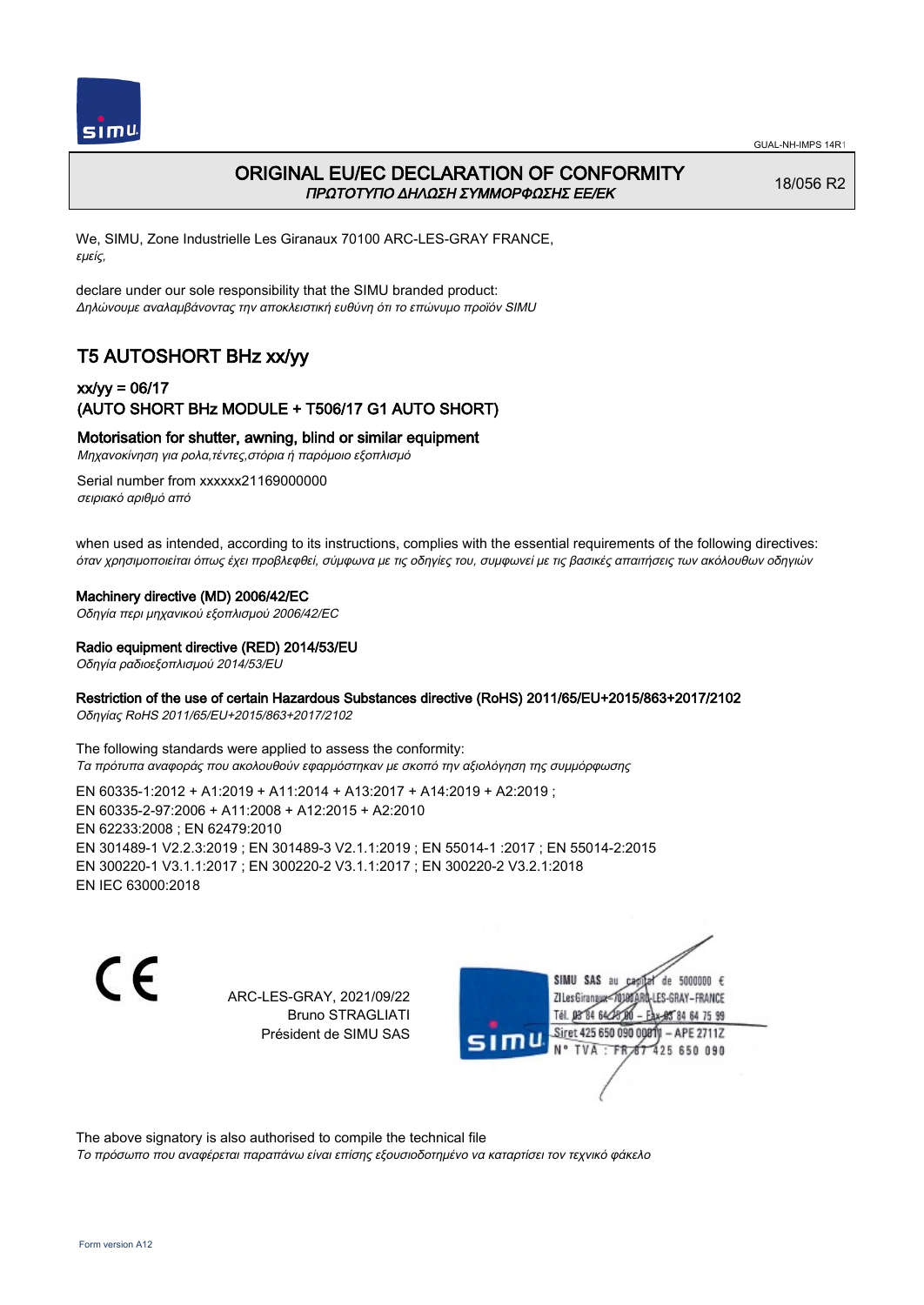

## ORIGINAL EU/EC DECLARATION OF CONFORMITY ORGINALNA EU/EC DEKLARACIJA O USKLAĐENOSTI

18/056 R2

We, SIMU, Zone Industrielle Les Giranaux 70100 ARC-LES-GRAY FRANCE, Mi,

declare under our sole responsibility that the SIMU branded product: izjavljujemo pod punom odgovornošču da je proizvod marke SIMU

# T5 AUTOSHORT BHz xx/yy

### xx/yy = 06/17 (AUTO SHORT BHz MODULE + T506/17 G1 AUTO SHORT)

### Motorisation for shutter, awning, blind or similar equipment

Motorizacija za rolete,tende,sjenila ili slične opreme

Serial number from xxxxxx21169000000 Serijski broj iz

when used as intended, according to its instructions, complies with the essential requirements of the following directives: ako se upotrebljava prema namjeni, prema važećim uputama, usklađen sa prijeko potrebnim zahtijevima slijedećih direktiva

#### Machinery directive (MD) 2006/42/EC

Direktiva o strojevima 2006/42/EC

#### Radio equipment directive (RED) 2014/53/EU

Direktiva za radijsku opremu 2014/53/EU

#### Restriction of the use of certain Hazardous Substances directive (RoHS) 2011/65/EU+2015/863+2017/2102

Direktiva RoHS 2011/65/EU+2015/863+2017/2102

The following standards were applied to assess the conformity: Slijedeće reference standarda se primjenjuju da se odredi usklađenost

EN 60335‑1:2012 + A1:2019 + A11:2014 + A13:2017 + A14:2019 + A2:2019 ; EN 60335‑2‑97:2006 + A11:2008 + A12:2015 + A2:2010 EN 62233:2008 ; EN 62479:2010 EN 301489‑1 V2.2.3:2019 ; EN 301489‑3 V2.1.1:2019 ; EN 55014‑1 :2017 ; EN 55014‑2:2015 EN 300220‑1 V3.1.1:2017 ; EN 300220‑2 V3.1.1:2017 ; EN 300220‑2 V3.2.1:2018 EN IEC 63000:2018

C E

ARC-LES-GRAY, 2021/09/22 Bruno STRAGLIATI Président de SIMU SAS

de 5000000  $\epsilon$ SIMU SAS au ZI Les Giranaux</D LES-GRAY-FRANCE Tél. 08 R4 64 2 64 75 99 Siret 425 650 090 00811  $-$  APF 27117 125 650 090

The above signatory is also authorised to compile the technical file Gore navedeni potpisnik također je ovlašten za sastavljanje tehničkog dokumenta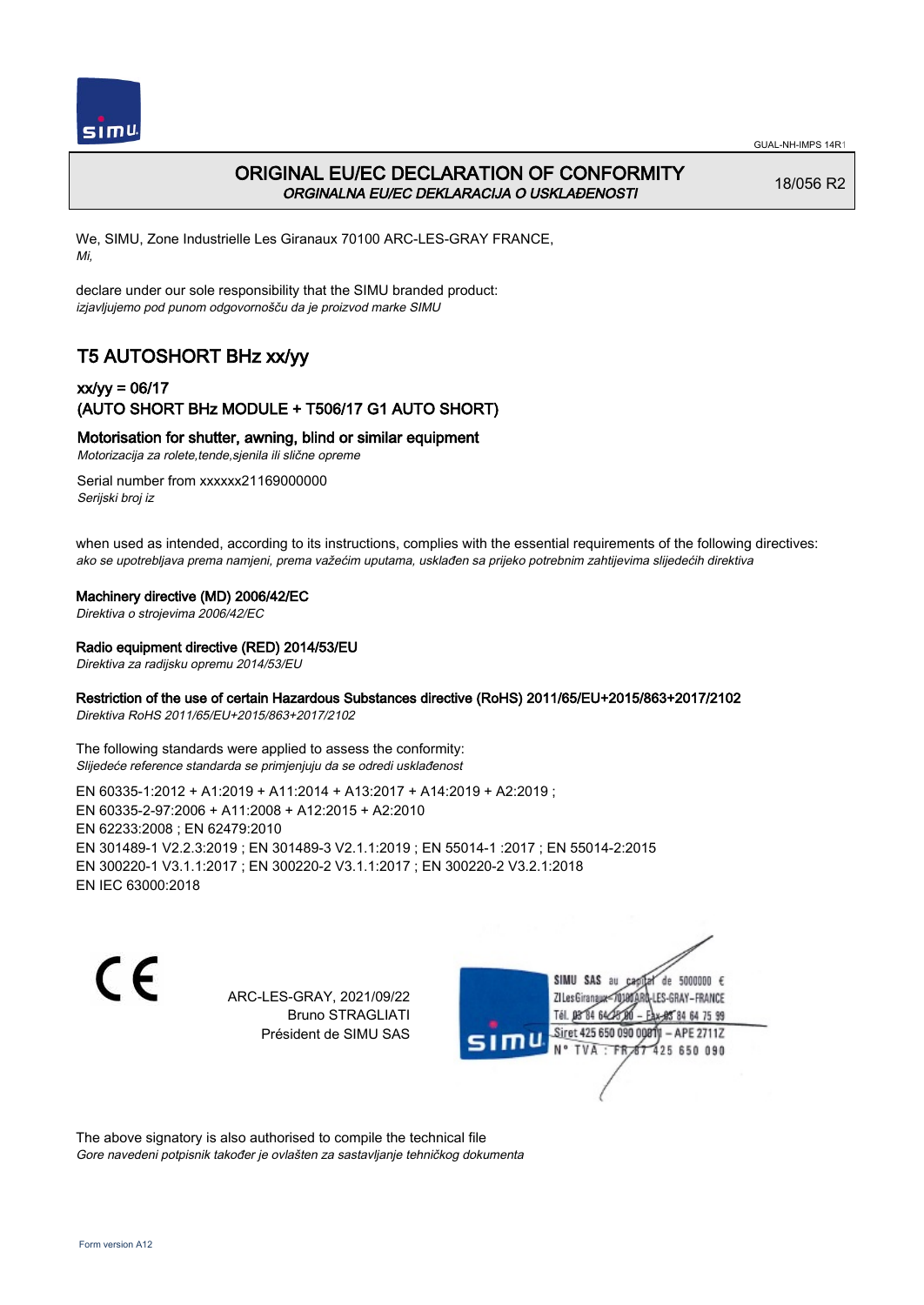

### ORIGINAL EU/EC DECLARATION OF CONFORMITY Eredeti EU/CE Megfelelőségi Nyilatkozat

18/056 R2

We, SIMU, Zone Industrielle Les Giranaux 70100 ARC-LES-GRAY FRANCE, Alulírott,

declare under our sole responsibility that the SIMU branded product: felelősségünk teljes tudatában kijelentjük, hogy a szóban forgó SIMU termék

# T5 AUTOSHORT BHz xx/yy

### xx/yy = 06/17 (AUTO SHORT BHz MODULE + T506/17 G1 AUTO SHORT)

Motorisation for shutter, awning, blind or similar equipment

Redőny, napellenző vagy hasonlószerkezetek motorizálása

Serial number from xxxxxx21169000000 Sorozatszámtól

when used as intended, according to its instructions, complies with the essential requirements of the following directives: megfelel, az alábbi irányelvekben megfogalmazott alapvető követelményeknek

#### Machinery directive (MD) 2006/42/EC

Gépekre vonatkozó irányelv 2006/42/EC

#### Radio equipment directive (RED) 2014/53/EU

A rádióberendezésekről szóló irányelv 2014/53/EU

### Restriction of the use of certain Hazardous Substances directive (RoHS) 2011/65/EU+2015/863+2017/2102

RoHS irányelv 2011/65/EU+2015/863+2017/2102

The following standards were applied to assess the conformity: A megfelelőség biztosításának érdekében az alábbi szabványok kerültek alkalmazásra

EN 60335‑1:2012 + A1:2019 + A11:2014 + A13:2017 + A14:2019 + A2:2019 ; EN 60335‑2‑97:2006 + A11:2008 + A12:2015 + A2:2010 EN 62233:2008 ; EN 62479:2010 EN 301489‑1 V2.2.3:2019 ; EN 301489‑3 V2.1.1:2019 ; EN 55014‑1 :2017 ; EN 55014‑2:2015 EN 300220‑1 V3.1.1:2017 ; EN 300220‑2 V3.1.1:2017 ; EN 300220‑2 V3.2.1:2018 EN IEC 63000:2018

C E

ARC-LES-GRAY, 2021/09/22 Bruno STRAGLIATI Président de SIMU SAS

de 5000000  $\epsilon$ SIMU SAS au ZI Les Giranaux< LES-GRAY-FRANCE Tél. 08 84 64 2 64 75 99 Siret 425 650 090 00811  $-$  APF 27117 125 650 090

The above signatory is also authorised to compile the technical file A fent említett aláíró is jogosult a műszaki dokumentáció összeállítására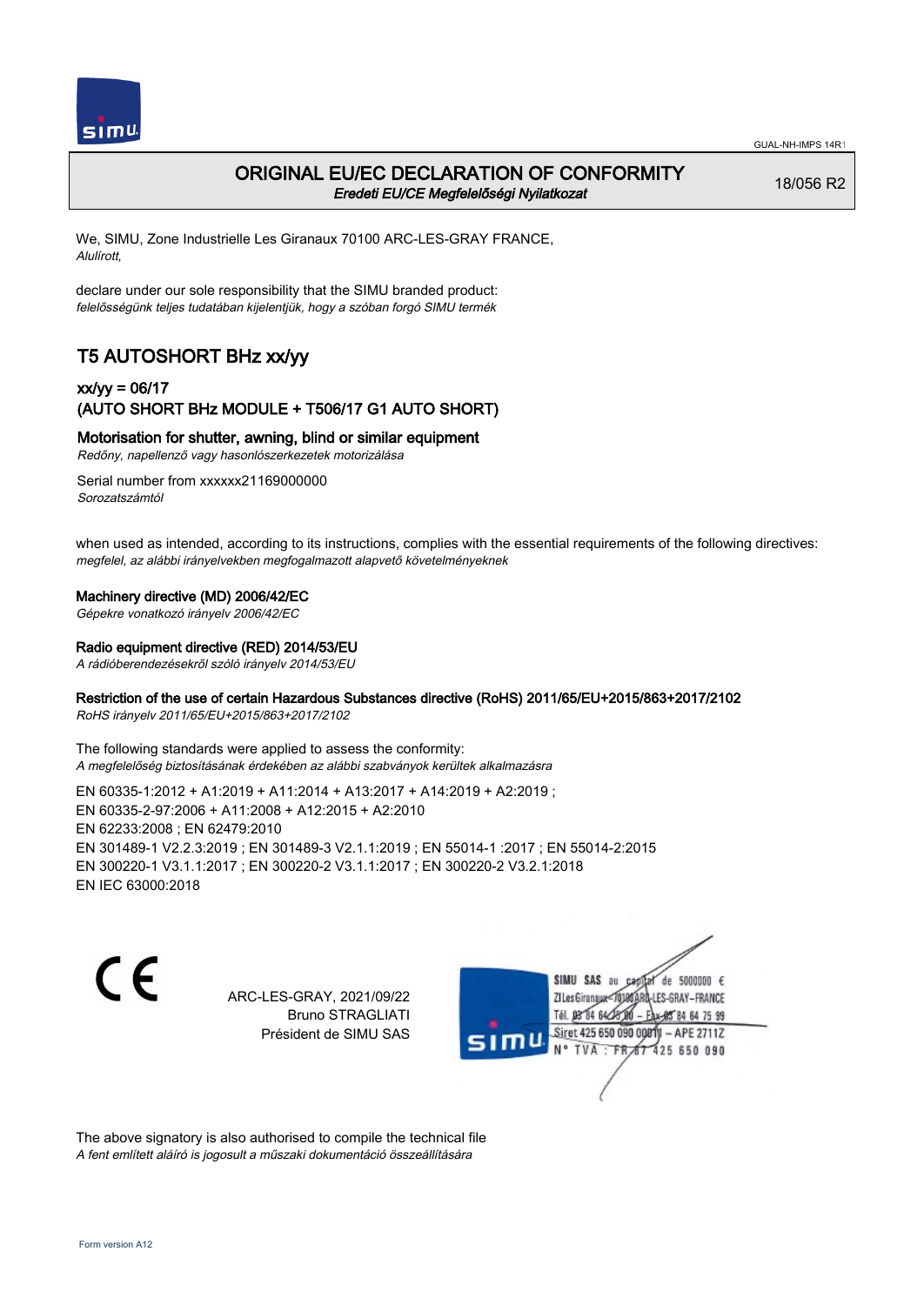

## ORIGINAL EU/EC DECLARATION OF CONFORMITY ORIGINALI ES/EB ATITIKTIES DEKLARACIJA

18/056 R2

We, SIMU, Zone Industrielle Les Giranaux 70100 ARC-LES-GRAY FRANCE, Mes,

declare under our sole responsibility that the SIMU branded product: atsakingai deklaruojame, kad SIMU kompanijos produktas

# T5 AUTOSHORT BHz xx/yy

### xx/yy = 06/17 (AUTO SHORT BHz MODULE + T506/17 G1 AUTO SHORT)

#### Motorisation for shutter, awning, blind or similar equipment

Apsauginių žaliuzių, markizių, ritininių užuolaidų ir panašių gaminių automatizavimas

Serial number from xxxxxx21169000000 Serijos numeris nuo

when used as intended, according to its instructions, complies with the essential requirements of the following directives: naudojamas pagal paskirtį, pagal gamintojo instrukcijas, atitinka esminius šių Direktyvų reikalavimus

#### Machinery directive (MD) 2006/42/EC

Mašinų direktyva 2006/42/EC

#### Radio equipment directive (RED) 2014/53/EU

Radijo ryšio įrenginių direktyva 2014/53/EU

#### Restriction of the use of certain Hazardous Substances directive (RoHS) 2011/65/EU+2015/863+2017/2102

PMNA (RoHS) direktyva 2011/65/EU+2015/863+2017/2102

The following standards were applied to assess the conformity: Įverinti deklaruojamą atitiktį buvo taikomi toliau nurodyti standartai

EN 60335‑1:2012 + A1:2019 + A11:2014 + A13:2017 + A14:2019 + A2:2019 ; EN 60335‑2‑97:2006 + A11:2008 + A12:2015 + A2:2010 EN 62233:2008 ; EN 62479:2010 EN 301489‑1 V2.2.3:2019 ; EN 301489‑3 V2.1.1:2019 ; EN 55014‑1 :2017 ; EN 55014‑2:2015 EN 300220‑1 V3.1.1:2017 ; EN 300220‑2 V3.1.1:2017 ; EN 300220‑2 V3.2.1:2018 EN IEC 63000:2018

C E

ARC-LES-GRAY, 2021/09/22 Bruno STRAGLIATI Président de SIMU SAS

de 5000000  $\epsilon$ SIMU SAS au ZI Les Giranaux-70180 LES-GRAY-FRANCE Tél. 08 R4 64 24 64 75 99 Siret 425 650 090 0081  $-$  APF 27117 **TVA · FR** 125 650 090

The above signatory is also authorised to compile the technical file Asmuo, pasirašęs šią deklaraciją, taip pat turi įgaliojimą sudaryti techninę bylą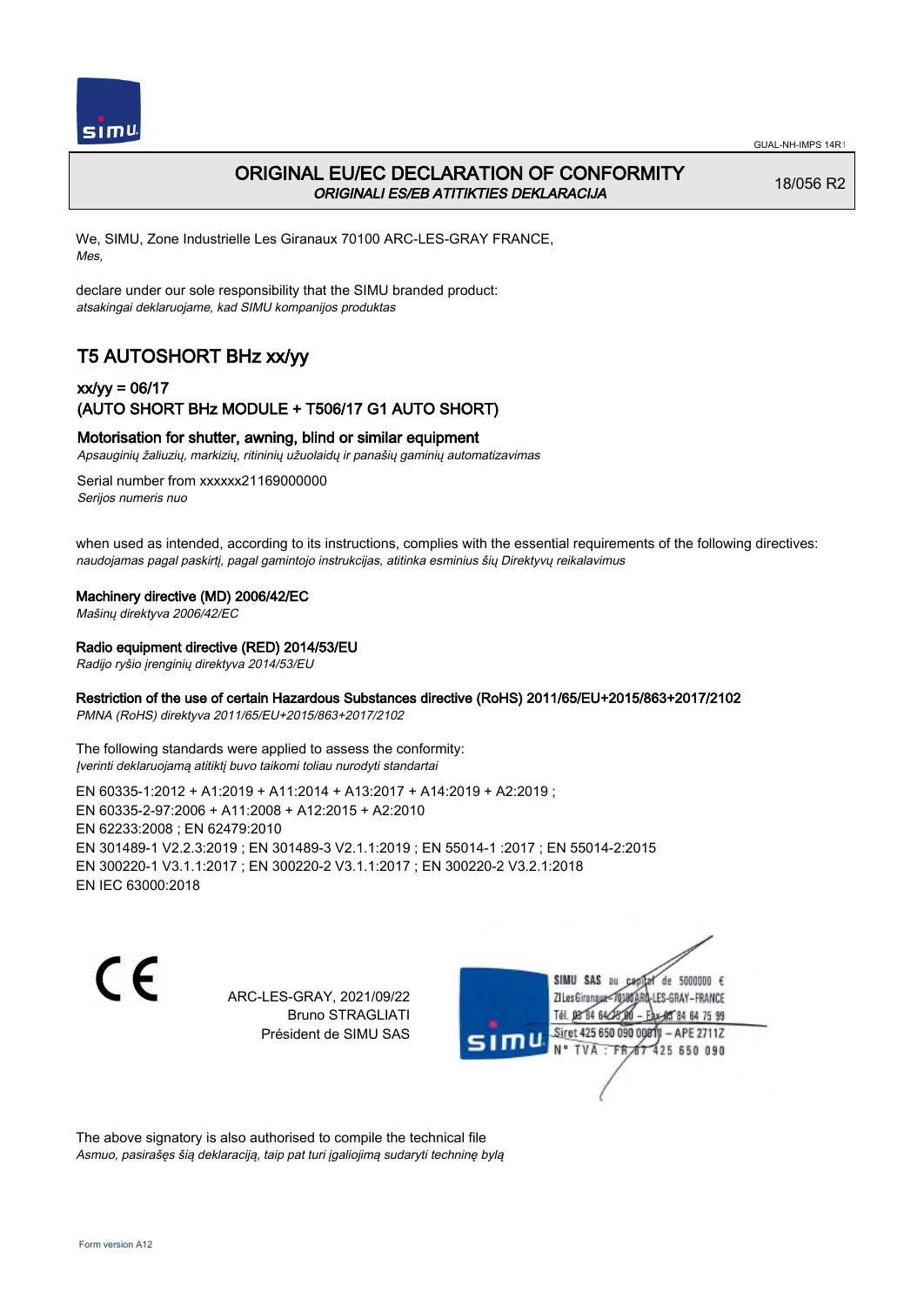

## ORIGINAL EU/EC DECLARATION OF CONFORMITY ES/EK ATBILSTĪBAS DEKLARĀCIJA

18/056 R2

We, SIMU, Zone Industrielle Les Giranaux 70100 ARC-LES-GRAY FRANCE, Mēs,

declare under our sole responsibility that the SIMU branded product: ar pilnu atbildību, apliecinām, ka SIMU zīmola produkti,

# T5 AUTOSHORT BHz xx/yy

### xx/yy = 06/17 (AUTO SHORT BHz MODULE + T506/17 G1 AUTO SHORT)

### Motorisation for shutter, awning, blind or similar equipment

Aizsargžalūziju, žalūziju, markīžu, aizkaru un līdzīgu gala produktu motorizēšana

Serial number from xxxxxx21169000000 sērijas numurs no

when used as intended, according to its instructions, complies with the essential requirements of the following directives: ja tie tiek lietoti saskaņā ar norādījumiem, atbilst šo direktīvu pamatprasībām

#### Machinery directive (MD) 2006/42/EC

Mašīnu Direktīva 2006/42/EC

#### Radio equipment directive (RED) 2014/53/EU

Direktīva par radioiekārtu pieejamību tirgū 2014/53/EU

### Restriction of the use of certain Hazardous Substances directive (RoHS) 2011/65/EU+2015/863+2017/2102

RoHs Direktīva par dažādu bīstamu vielu izmantošanas ierobežošanu elektriskās un elektroniskās iekārtās 2011/65/EU+2015/863+2017/2102

The following standards were applied to assess the conformity: Atbilstības deklarācijas novērtēšanai tiek pielietoti sekojoši standarti

EN 60335‑1:2012 + A1:2019 + A11:2014 + A13:2017 + A14:2019 + A2:2019 ; EN 60335‑2‑97:2006 + A11:2008 + A12:2015 + A2:2010 EN 62233:2008 ; EN 62479:2010 EN 301489‑1 V2.2.3:2019 ; EN 301489‑3 V2.1.1:2019 ; EN 55014‑1 :2017 ; EN 55014‑2:2015 EN 300220‑1 V3.1.1:2017 ; EN 300220‑2 V3.1.1:2017 ; EN 300220‑2 V3.2.1:2018 EN IEC 63000:2018

C E

ARC-LES-GRAY, 2021/09/22 Bruno STRAGLIATI Président de SIMU SAS



The above signatory is also authorised to compile the technical file Iepriekš minētā persona ir pilnvarota sastādīt tehnisko dokumentāciju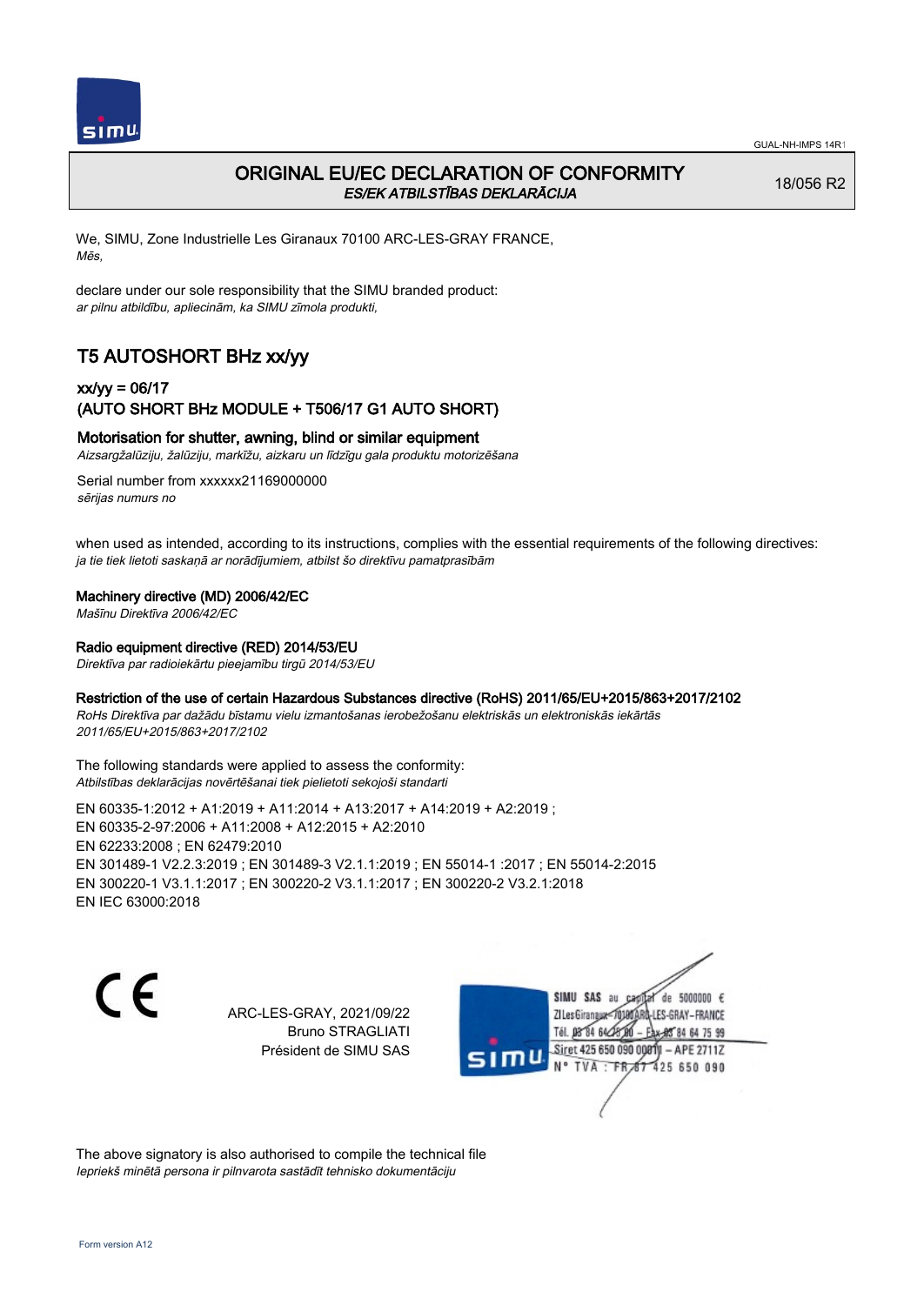

## ORIGINAL EU/EC DECLARATION OF CONFORMITY OORSPRONKELIJKE EU/EG-CONFORMITEITSVERKLARING

18/056 R2

We, SIMU, Zone Industrielle Les Giranaux 70100 ARC-LES-GRAY FRANCE, Wij,

declare under our sole responsibility that the SIMU branded product: verklaren op eigen verantwoordelijkheid dat het produkt van het SIMU

# T5 AUTOSHORT BHz xx/yy

### xx/yy = 06/17 (AUTO SHORT BHz MODULE + T506/17 G1 AUTO SHORT)

#### Motorisation for shutter, awning, blind or similar equipment

Motorisatie voor rolluiken, zonwering, screens of gelijkaardige toepassingen

Serial number from xxxxxx21169000000 Serienummer van

when used as intended, according to its instructions, complies with the essential requirements of the following directives: wanneer gebruikt voor de juiste toepassing voldoet aan de essentiële eisen van de volgende richtlijnen

#### Machinery directive (MD) 2006/42/EC

Machinerichtlijn 2006/42/EC

#### Radio equipment directive (RED) 2014/53/EU

Richtlijn radioapparatuur 2014/53/EU

#### Restriction of the use of certain Hazardous Substances directive (RoHS) 2011/65/EU+2015/863+2017/2102

RoHS Richtlijn 2011/65/EU+2015/863+2017/2102

The following standards were applied to assess the conformity: De volgende referentiestandaarden worden toegepast om de overeenstemming te evalueren

EN 60335‑1:2012 + A1:2019 + A11:2014 + A13:2017 + A14:2019 + A2:2019 ; EN 60335‑2‑97:2006 + A11:2008 + A12:2015 + A2:2010 EN 62233:2008 ; EN 62479:2010 EN 301489‑1 V2.2.3:2019 ; EN 301489‑3 V2.1.1:2019 ; EN 55014‑1 :2017 ; EN 55014‑2:2015 EN 300220‑1 V3.1.1:2017 ; EN 300220‑2 V3.1.1:2017 ; EN 300220‑2 V3.2.1:2018 EN IEC 63000:2018

C E

ARC-LES-GRAY, 2021/09/22 Bruno STRAGLIATI Président de SIMU SAS

de 5000000  $\epsilon$ SIMU SAS au ZI Les Giranaux< LES-GRAY-FRANCE Tél. 08 R4 64 2 64 75 99 Siret 425 650 090 00811  $-$  APF 27117 125 650 090

The above signatory is also authorised to compile the technical file De bovengenoemde persoon is ook bevoegd om het technisch dossier samen te stellen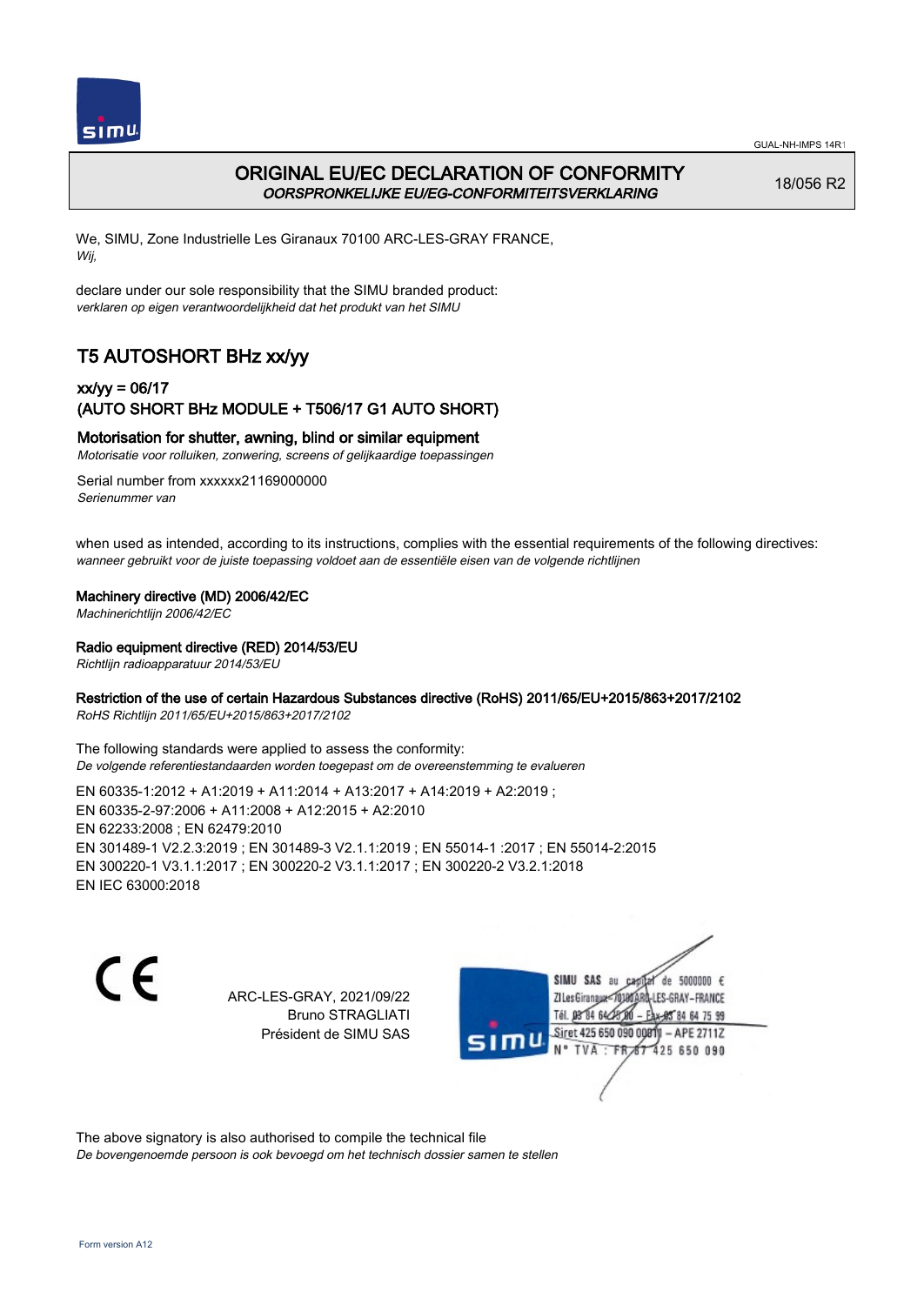

## ORIGINAL EU/EC DECLARATION OF CONFORMITY ORIGINAL EU / CE - ERKLÆRING

18/056 R2

We, SIMU, Zone Industrielle Les Giranaux 70100 ARC-LES-GRAY FRANCE, Vi,

declare under our sole responsibility that the SIMU branded product: erklærer under vårt eneansvar at SIMU merket produkt

# T5 AUTOSHORT BHz xx/yy

### xx/yy = 06/17 (AUTO SHORT BHz MODULE + T506/17 G1 AUTO SHORT)

#### Motorisation for shutter, awning, blind or similar equipment

Motorisering for marksier, screens, persienner eller lignende utstyr

Serial number from xxxxxx21169000000 Serienummer fra

when used as intended, according to its instructions, complies with the essential requirements of the following directives: når de brukes som forutsatt, i henhold til sin instruks, i samsvar med de grunnlegende kravene i følgende direktiver

#### Machinery directive (MD) 2006/42/EC

Maskindirektivet 2006/42/EC

#### Radio equipment directive (RED) 2014/53/EU

Radioutstyr direktivet 2014/53/EU

#### Restriction of the use of certain Hazardous Substances directive (RoHS) 2011/65/EU+2015/863+2017/2102

RoHS-direktivet 2011/65/EU+2015/863+2017/2102

The following standards were applied to assess the conformity: Følgende referansestandarder ble brukt for å vurdere samsvar

EN 60335‑1:2012 + A1:2019 + A11:2014 + A13:2017 + A14:2019 + A2:2019 ; EN 60335‑2‑97:2006 + A11:2008 + A12:2015 + A2:2010 EN 62233:2008 ; EN 62479:2010 EN 301489‑1 V2.2.3:2019 ; EN 301489‑3 V2.1.1:2019 ; EN 55014‑1 :2017 ; EN 55014‑2:2015 EN 300220‑1 V3.1.1:2017 ; EN 300220‑2 V3.1.1:2017 ; EN 300220‑2 V3.2.1:2018 EN IEC 63000:2018

C E

ARC-LES-GRAY, 2021/09/22 Bruno STRAGLIATI Président de SIMU SAS

de 5000000  $\epsilon$ SIMU SAS au ZI Les Giranaux< ES-GRAY-FRANCE Tél. 08 84 64 2 64 75 99 Siret 425 650 090 00811  $-$  APF 27117 125 650 090

The above signatory is also authorised to compile the technical file Ovennevnte underskrevet fullmakt til å utarbeide den tekniske dokumentasjonen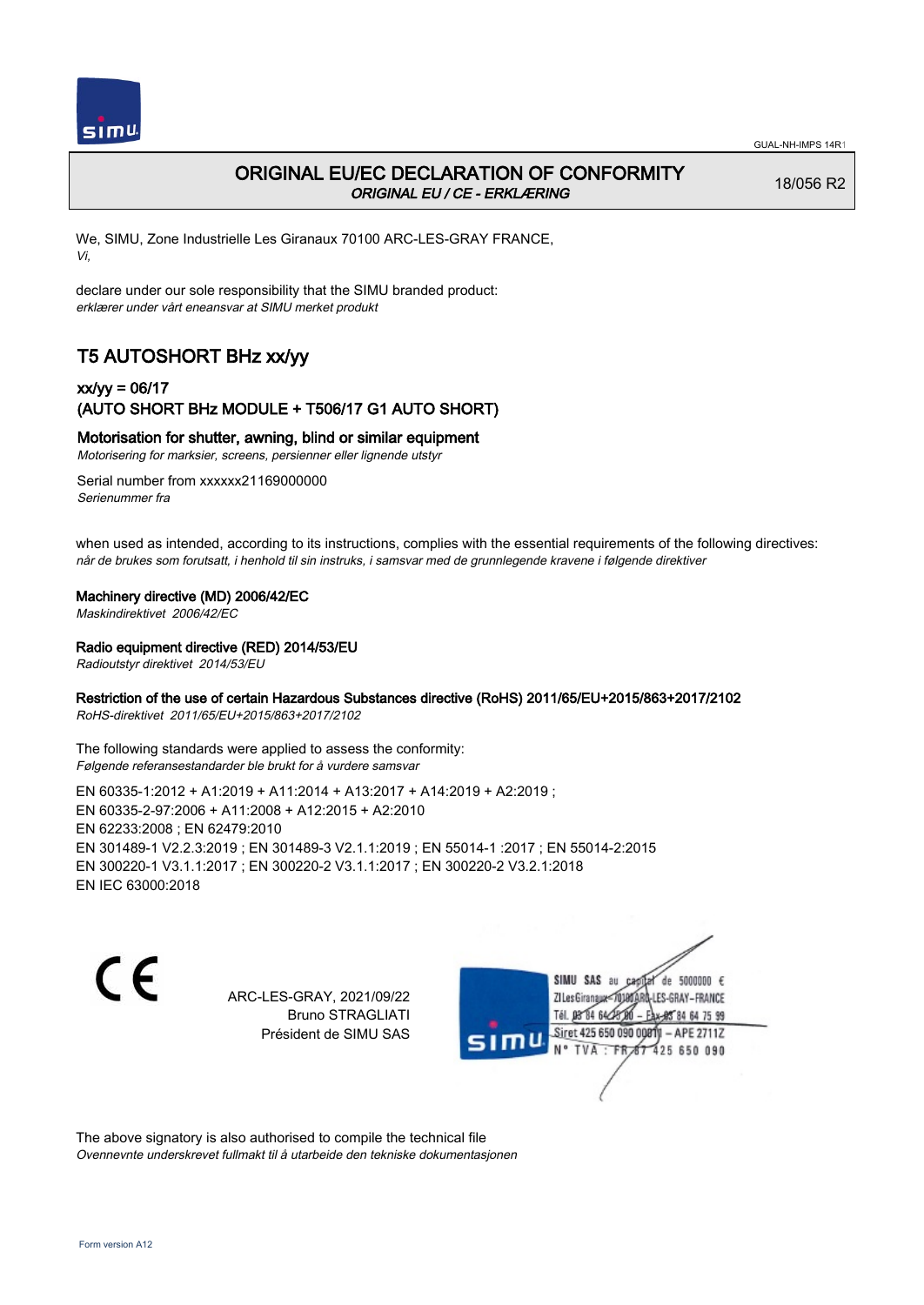

## ORIGINAL EU/EC DECLARATION OF CONFORMITY ORYGINALNA DEKLARACJA ZGODNOŚCI UE/WE

18/056 R2

We, SIMU, Zone Industrielle Les Giranaux 70100 ARC-LES-GRAY FRANCE, My,

declare under our sole responsibility that the SIMU branded product: deklarujemy z pełną odpowiedzialnością, że produkt oznaczony marką SIMU

# T5 AUTOSHORT BHz xx/yy

### xx/yy = 06/17 (AUTO SHORT BHz MODULE + T506/17 G1 AUTO SHORT)

#### Motorisation for shutter, awning, blind or similar equipment

Wyposażenie w napęd rolety, markizy, osłony przeciwsłonecznej lub podobnego urządzenia

Serial number from xxxxxx21169000000 z numerem seryjnym od

when used as intended, according to its instructions, complies with the essential requirements of the following directives: gdy jest używany zgodnie z przeznaczeniem i instrukcjami, spełnia podstawowe wymagania następujących Dyrektyw

#### Machinery directive (MD) 2006/42/EC

Dyrektywa maszynowa 2006/42/EC

#### Radio equipment directive (RED) 2014/53/EU

Dyrektywa o urządzeniach radiowych 2014/53/EU

### Restriction of the use of certain Hazardous Substances directive (RoHS) 2011/65/EU+2015/863+2017/2102

Dyrektywa RoHS 2011/65/EU+2015/863+2017/2102

The following standards were applied to assess the conformity: Do oceny zgodności zostały zastosowane następujące normy

EN 60335‑1:2012 + A1:2019 + A11:2014 + A13:2017 + A14:2019 + A2:2019 ; EN 60335‑2‑97:2006 + A11:2008 + A12:2015 + A2:2010 EN 62233:2008 ; EN 62479:2010 EN 301489‑1 V2.2.3:2019 ; EN 301489‑3 V2.1.1:2019 ; EN 55014‑1 :2017 ; EN 55014‑2:2015 EN 300220‑1 V3.1.1:2017 ; EN 300220‑2 V3.1.1:2017 ; EN 300220‑2 V3.2.1:2018 EN IEC 63000:2018

C E

ARC-LES-GRAY, 2021/09/22 Bruno STRAGLIATI Président de SIMU SAS

de 5000000  $\epsilon$ SIMU SAS au ZI Les Giranaux-70180 LES-GRAY-FRANCE Tél. 08 R4 64 2 64 75 99 Siret 425 650 090 00811  $-$  APF 27117 125 650 090

The above signatory is also authorised to compile the technical file Osoba wskazana powyżej jest również upoważniony do przygotowania dokumentacji technicznej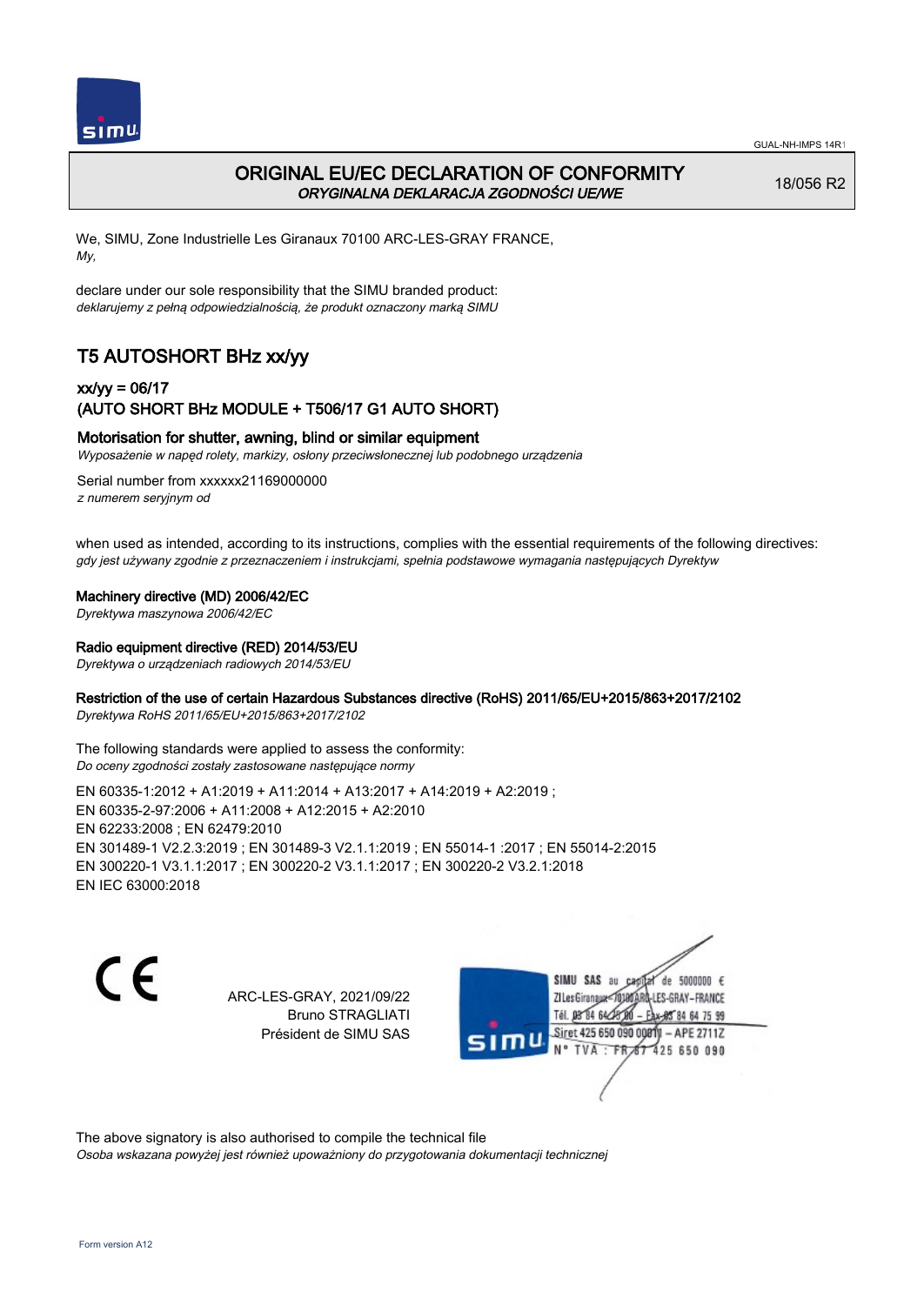

## ORIGINAL EU/EC DECLARATION OF CONFORMITY DECLARAÇÃO UE/CE DE CONFORMIDADE ORIGINAL

18/056 R2

We, SIMU, Zone Industrielle Les Giranaux 70100 ARC-LES-GRAY FRANCE, Nós,

declare under our sole responsibility that the SIMU branded product: declaramos sob nossa única responsabilidade que o dispositivo marca SIMU

# T5 AUTOSHORT BHz xx/yy

### xx/yy = 06/17 (AUTO SHORT BHz MODULE + T506/17 G1 AUTO SHORT)

#### Motorisation for shutter, awning, blind or similar equipment

Motorização para toldo, persiana, estore, cortina ou equipamento parecido

Serial number from xxxxxx21169000000 Número de série desde

when used as intended, according to its instructions, complies with the essential requirements of the following directives: Quando utilizado de acordo com sua a aplicação, segundo as suas instruções, cumpre os requisitos essenciais das seguintes diretivas

#### Machinery directive (MD) 2006/42/EC

Diretiva Máquinas 2006/42/EC

#### Radio equipment directive (RED) 2014/53/EU

Diretiva equipamentos de rádio 2014/53/EU

#### Restriction of the use of certain Hazardous Substances directive (RoHS) 2011/65/EU+2015/863+2017/2102

Diretiva RoHS 2011/65/EU+2015/863+2017/2102

The following standards were applied to assess the conformity: As normas de referência apresentadas em seguida foram aplicadas para avaliar a conformidade

EN 60335‑1:2012 + A1:2019 + A11:2014 + A13:2017 + A14:2019 + A2:2019 ; EN 60335‑2‑97:2006 + A11:2008 + A12:2015 + A2:2010 EN 62233:2008 ; EN 62479:2010 EN 301489‑1 V2.2.3:2019 ; EN 301489‑3 V2.1.1:2019 ; EN 55014‑1 :2017 ; EN 55014‑2:2015 EN 300220‑1 V3.1.1:2017 ; EN 300220‑2 V3.1.1:2017 ; EN 300220‑2 V3.2.1:2018 EN IEC 63000:2018

C E

ARC-LES-GRAY, 2021/09/22 Bruno STRAGLIATI Président de SIMU SAS

de 5000000  $\epsilon$ SIMU SAS au ZI Les Giranaux< ES-GRAY-FRANCE Tél. 08 84 64 2 64 75 99 Siret 425 650 090 00811  $-$  APF 27117 125 650 090

The above signatory is also authorised to compile the technical file A pessoa nomeada acima também está autorizada a compilar o processo técnico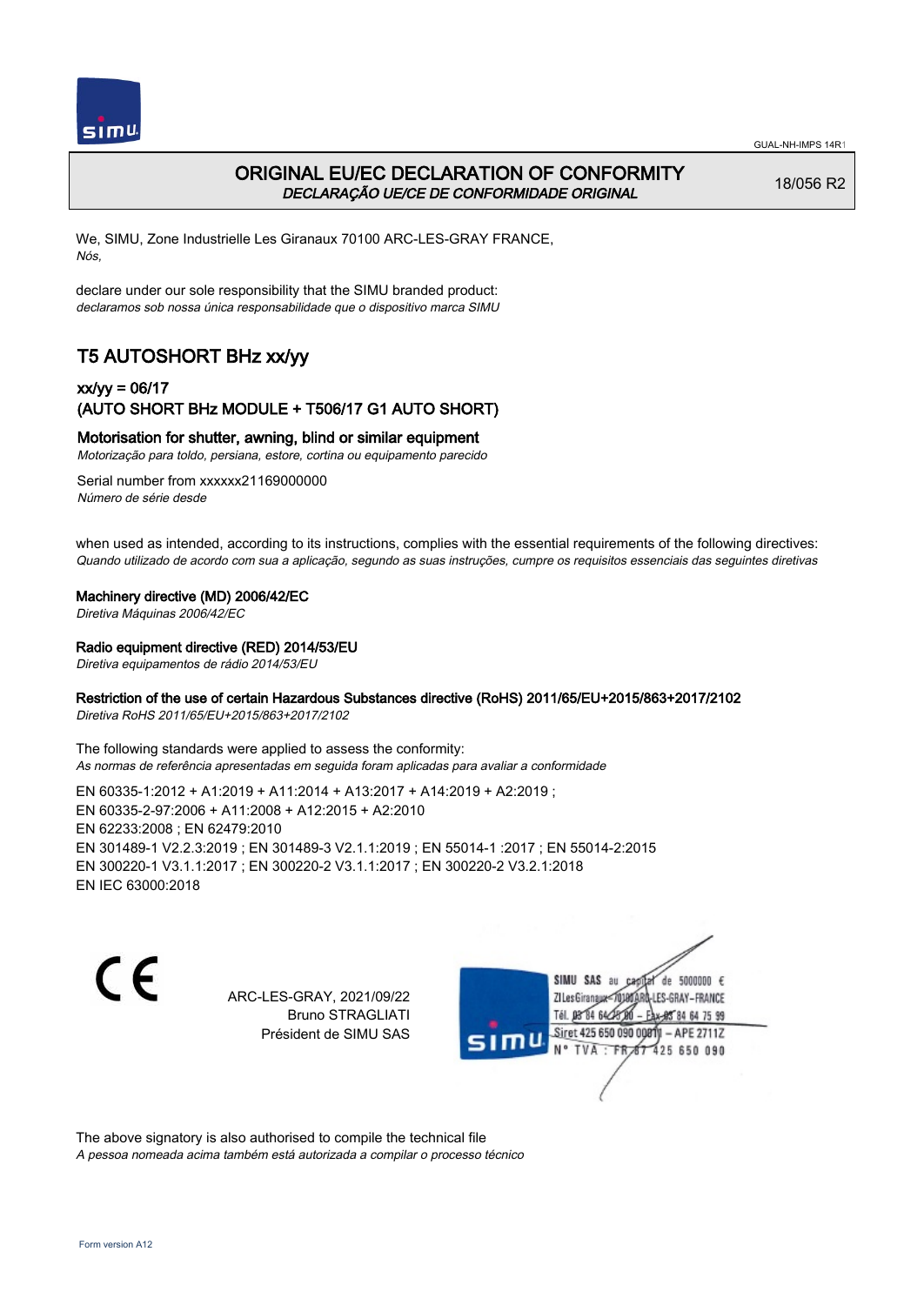

## ORIGINAL EU/EC DECLARATION OF CONFORMITY ORIGINAL EU/EC DECLARAIE DE CONFORMITATE

18/056 R2

We, SIMU, Zone Industrielle Les Giranaux 70100 ARC-LES-GRAY FRANCE, Noi,

declare under our sole responsibility that the SIMU branded product: declarăm pe propria răspundere că produsele marca SIMU

# T5 AUTOSHORT BHz xx/yy

### xx/yy = 06/17 (AUTO SHORT BHz MODULE + T506/17 G1 AUTO SHORT)

#### Motorisation for shutter, awning, blind or similar equipment

Motorizări pentru rulou, marchiză, perdea sau echipament similar

Serial number from xxxxxx21169000000 Numărul de serie din

when used as intended, according to its instructions, complies with the essential requirements of the following directives: utilizate conform destinaiei lor, aa cum este descris în manualul de utilizare, sunt în conformitate cu cerinele eseniale ale următoarelor directive

#### Machinery directive (MD) 2006/42/EC

Directiva privind echipamentele tehnice 2006/42/EC

### Radio equipment directive (RED) 2014/53/EU

Directiva privind echipamentele radio 2014/53/EU

#### Restriction of the use of certain Hazardous Substances directive (RoHS) 2011/65/EU+2015/863+2017/2102

Directiva RoHS 2011/65/EU+2015/863+2017/2102

The following standards were applied to assess the conformity: Următoarele standarde de referină au fost aplicate pentru respectarea conformităii

EN 60335‑1:2012 + A1:2019 + A11:2014 + A13:2017 + A14:2019 + A2:2019 ; EN 60335‑2‑97:2006 + A11:2008 + A12:2015 + A2:2010 EN 62233:2008 ; EN 62479:2010 EN 301489‑1 V2.2.3:2019 ; EN 301489‑3 V2.1.1:2019 ; EN 55014‑1 :2017 ; EN 55014‑2:2015 EN 300220‑1 V3.1.1:2017 ; EN 300220‑2 V3.1.1:2017 ; EN 300220‑2 V3.2.1:2018 EN IEC 63000:2018

 $\epsilon$ 

ARC-LES-GRAY, 2021/09/22 Bruno STRAGLIATI Président de SIMU SAS

de 5000000 € SIMU SAS au ZI Les Giranaux< LES-GRAY-FRANCE Tél. 08 84 64 24 95 84 64 75 99 Siret 425 650 090 00811 - APE 2711Z  $TVA$ : FRAT 425 650 090

The above signatory is also authorised to compile the technical file Semnatarul de mai sus este, de asemenea, autorizat să întocmească dosarul tehnic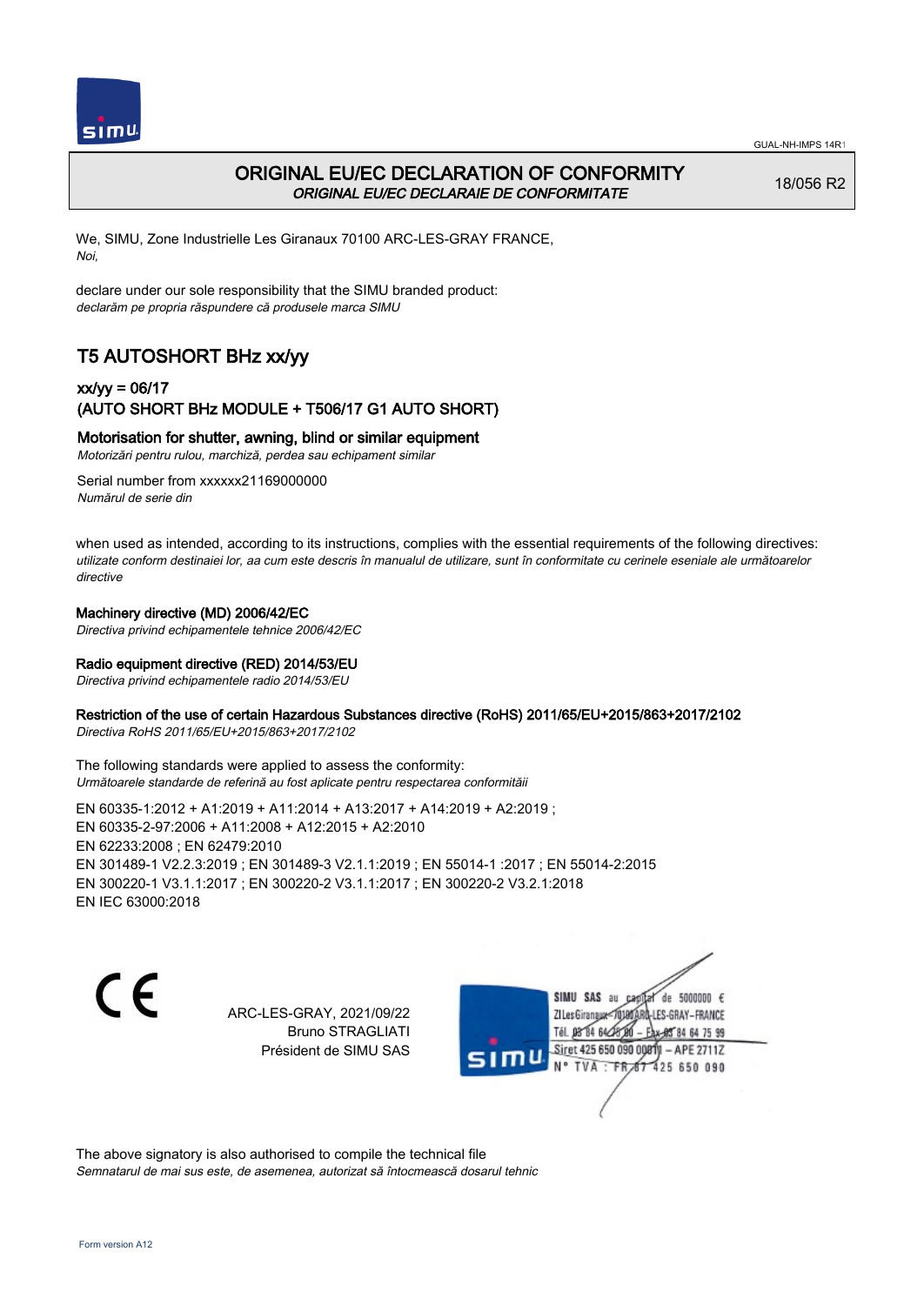

## ORIGINAL EU/EC DECLARATION OF CONFORMITY ORIGINAL EU/EG-FÖRSÄKRAN OM ÖVERENSSTÄMMELSE

18/056 R2

We, SIMU, Zone Industrielle Les Giranaux 70100 ARC-LES-GRAY FRANCE, Vi,

declare under our sole responsibility that the SIMU branded product: försäkrar på eget ansvar att produkten av varumärket SIMU

# T5 AUTOSHORT BHz xx/yy

### xx/yy = 06/17 (AUTO SHORT BHz MODULE + T506/17 G1 AUTO SHORT)

### Motorisation for shutter, awning, blind or similar equipment

Motorisering för jalusi, markis, rullgardin eller liknande produkter

Serial number from xxxxxx21169000000 Serienumret från

when used as intended, according to its instructions, complies with the essential requirements of the following directives: uppfyller de grundläggande kraven i följande direktiv när den används på det sätt som avses, i enlighet med bruksanvisningen

### Machinery directive (MD) 2006/42/EC

Maskindirektivet 2006/42/EC

#### Radio equipment directive (RED) 2014/53/EU

Direktivet om radioutrustning 2014/53/EU

#### Restriction of the use of certain Hazardous Substances directive (RoHS) 2011/65/EU+2015/863+2017/2102

RoHS-direktivet 2011/65/EU+2015/863+2017/2102

The following standards were applied to assess the conformity: Följande referensnormer har tillämpats för att göra en bedömning av överensstämmelsen

EN 60335‑1:2012 + A1:2019 + A11:2014 + A13:2017 + A14:2019 + A2:2019 ; EN 60335‑2‑97:2006 + A11:2008 + A12:2015 + A2:2010 EN 62233:2008 ; EN 62479:2010 EN 301489‑1 V2.2.3:2019 ; EN 301489‑3 V2.1.1:2019 ; EN 55014‑1 :2017 ; EN 55014‑2:2015 EN 300220‑1 V3.1.1:2017 ; EN 300220‑2 V3.1.1:2017 ; EN 300220‑2 V3.2.1:2018 EN IEC 63000:2018

C E

ARC-LES-GRAY, 2021/09/22 Bruno STRAGLIATI Président de SIMU SAS

de 5000000  $\epsilon$ SIMU SAS au ZI Les Giranaux<sup>2</sup> ES-GRAY-FRANCE Tél. 08 84 64 2 64 75 99 Siret 425 650 090 00811  $-$  APF 27117 125 650 090

The above signatory is also authorised to compile the technical file

Den person som anges ovan är också behörig att ställa samman den tekniska dokumentationen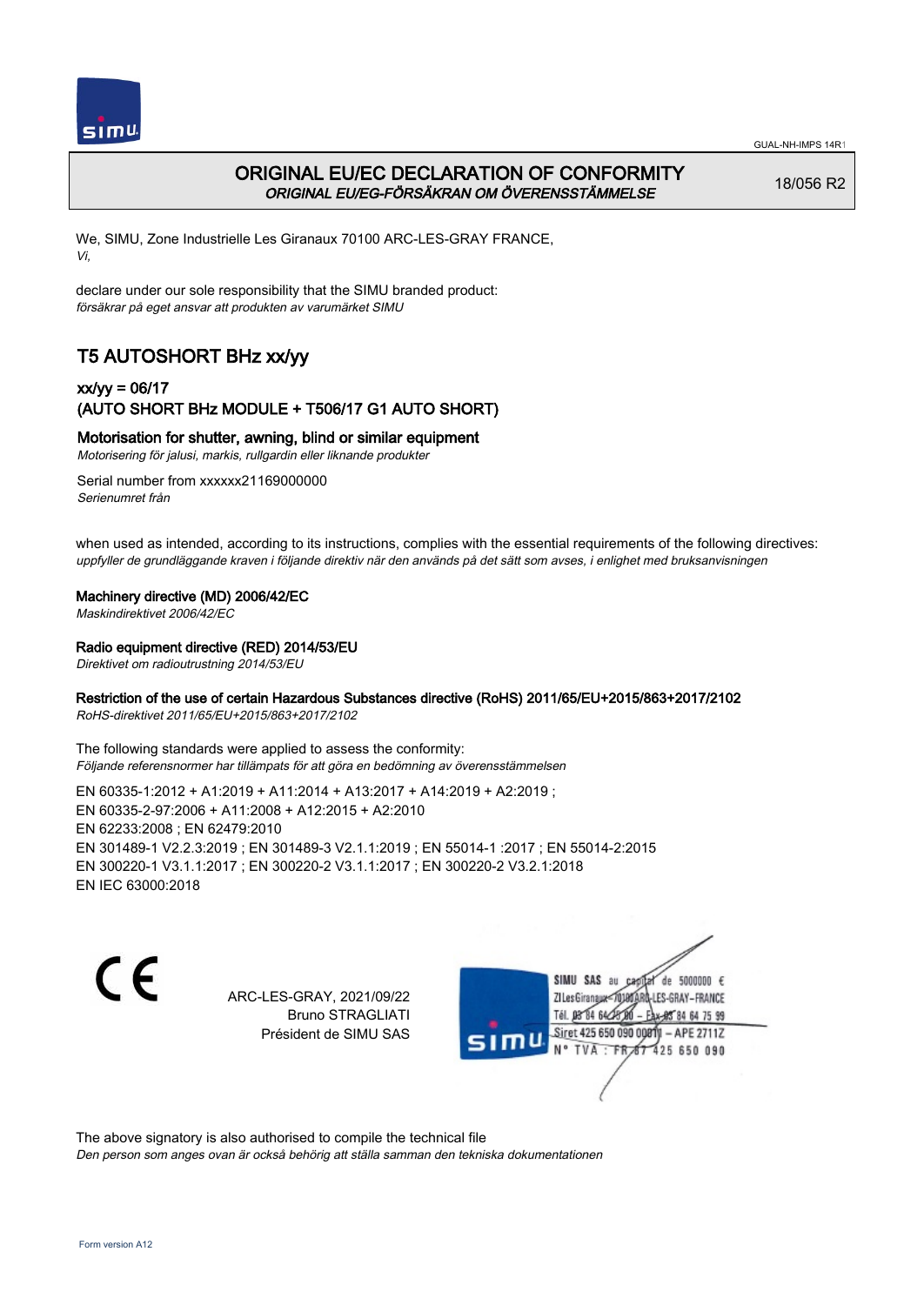

## ORIGINAL EU/EC DECLARATION OF CONFORMITY ORIGINÁLNE VYHLÁSENIE EU/ES O ZHODE

18/056 R2

We, SIMU, Zone Industrielle Les Giranaux 70100 ARC-LES-GRAY FRANCE, My,

declare under our sole responsibility that the SIMU branded product: vyhlasujeme na svoju výlučnú zodpovednosť, že výrobok značky SIMU

# T5 AUTOSHORT BHz xx/yy

### xx/yy = 06/17 (AUTO SHORT BHz MODULE + T506/17 G1 AUTO SHORT)

Motorisation for shutter, awning, blind or similar equipment

Pohon pre rolety, markízy, clony alebo podobné zariadenia

Serial number from xxxxxx21169000000 Seriové číslo od

when used as intended, according to its instructions, complies with the essential requirements of the following directives: ak je používaný v súlade s účelom použitia a s návodom, spĺňa základné požiadavky týchto smerníc

#### Machinery directive (MD) 2006/42/EC

Smernica o strojových zariadeniach 2006/42/EC

#### Radio equipment directive (RED) 2014/53/EU

Smernica o sprístupňovaniu rádiových zariadení na trhu 2014/53/EU

#### Restriction of the use of certain Hazardous Substances directive (RoHS) 2011/65/EU+2015/863+2017/2102

Smernica o obmedzení používania určitých nebezpečných látok v elektrických a elektronických zariadeniach 2011/65/EU+2015/863+2017/2102

#### The following standards were applied to assess the conformity: Pre posúdenie zhody boli použité následujúce normy

EN 60335‑1:2012 + A1:2019 + A11:2014 + A13:2017 + A14:2019 + A2:2019 ; EN 60335‑2‑97:2006 + A11:2008 + A12:2015 + A2:2010 EN 62233:2008 ; EN 62479:2010 EN 301489‑1 V2.2.3:2019 ; EN 301489‑3 V2.1.1:2019 ; EN 55014‑1 :2017 ; EN 55014‑2:2015 EN 300220‑1 V3.1.1:2017 ; EN 300220‑2 V3.1.1:2017 ; EN 300220‑2 V3.2.1:2018 EN IEC 63000:2018

 $\epsilon$ 

ARC-LES-GRAY, 2021/09/22 Bruno STRAGLIATI Président de SIMU SAS



The above signatory is also authorised to compile the technical file uvedená osoba je tiež osoba zodpovedná za vypracovanie technickej dokumentácie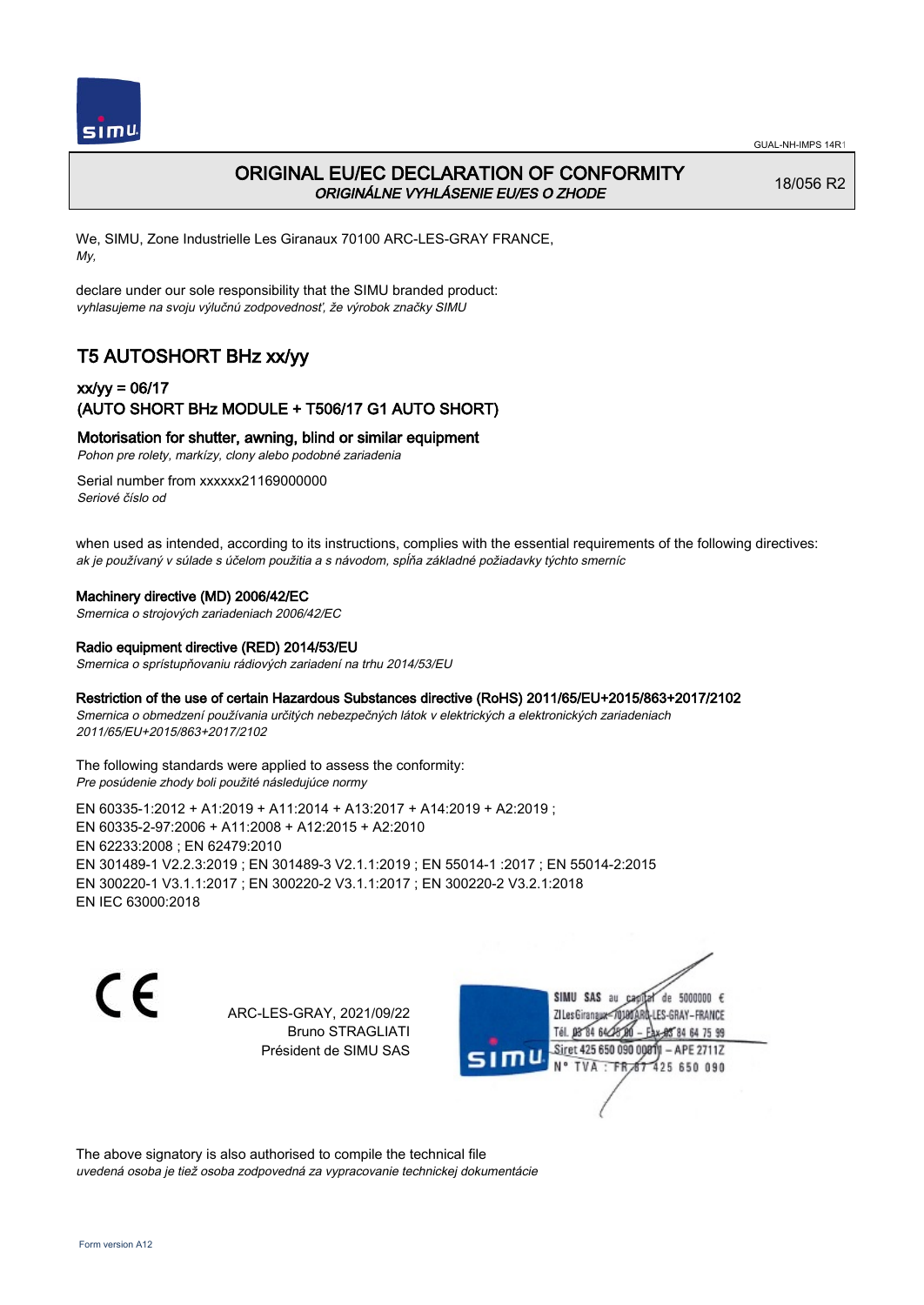

## ORIGINAL EU/EC DECLARATION OF CONFORMITY IZJAVA O SKLADNOSTI / IZJAVA O LASTNOSTIH

18/056 R2

We, SIMU, Zone Industrielle Les Giranaux 70100 ARC-LES-GRAY FRANCE, Mi,

declare under our sole responsibility that the SIMU branded product: S polno odgovornostjo izjavljamo, da izdelki blagovne znamke SIMU

# T5 AUTOSHORT BHz xx/yy

### xx/yy = 06/17 (AUTO SHORT BHz MODULE + T506/17 G1 AUTO SHORT)

### Motorisation for shutter, awning, blind or similar equipment

Motorizacija rolet, žaluzij, senčnikov in podobne opreme

Serial number from xxxxxx21169000000 'Serijska številka

when used as intended, according to its instructions, complies with the essential requirements of the following directives: ko se uporabljajo v skladu z namembnostjo in navodili, ustrezajo bistvenim zahtevam naslednjih direktiv

#### Machinery directive (MD) 2006/42/EC

Direktiva o strojih 2006/42/EC

#### Radio equipment directive (RED) 2014/53/EU

Ditrektiva o Radijski opremi 2014/53/EU

#### Restriction of the use of certain Hazardous Substances directive (RoHS) 2011/65/EU+2015/863+2017/2102

Direktiva RoHS 2011/65/EU+2015/863+2017/2102

The following standards were applied to assess the conformity: Za preverjanje skladnosti so bili uporabljeni naslednji standardi

EN 60335‑1:2012 + A1:2019 + A11:2014 + A13:2017 + A14:2019 + A2:2019 ; EN 60335‑2‑97:2006 + A11:2008 + A12:2015 + A2:2010 EN 62233:2008 ; EN 62479:2010 EN 301489‑1 V2.2.3:2019 ; EN 301489‑3 V2.1.1:2019 ; EN 55014‑1 :2017 ; EN 55014‑2:2015 EN 300220‑1 V3.1.1:2017 ; EN 300220‑2 V3.1.1:2017 ; EN 300220‑2 V3.2.1:2018 EN IEC 63000:2018

C E

ARC-LES-GRAY, 2021/09/22 Bruno STRAGLIATI Président de SIMU SAS

de 5000000  $\epsilon$ SIMU SAS au ZI Les Giranaux-70180 LES-GRAY-FRANCE Tél. 08 R4 64 2 64 75 99 Siret 425 650 090 00811  $-$  APF 27117 125 650 090

The above signatory is also authorised to compile the technical file Podpisnik, naveden zgoraj, je pooblaščen tudi za pripravo tehnične dokumentacije